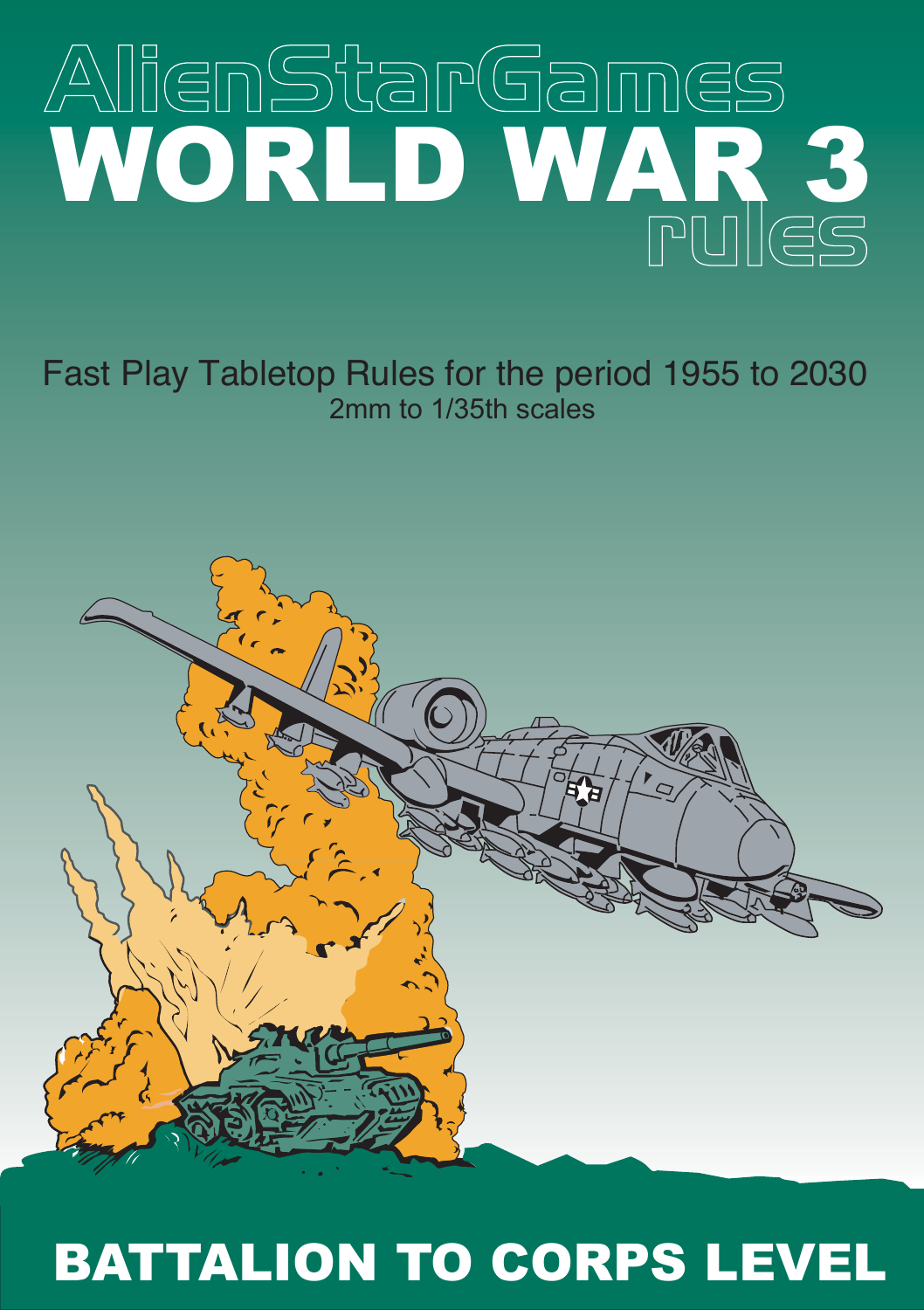#### **INTRODUCTION.**

Thank you for downloading these rules. I hope you enjoy gaming with them. I will be most happy to receive any comments, suggestions, ideas etc. Any feedback received will be gratefully acknowledged.

I began modern period wargaming with a passion in the early 1980's with rules from the Wargames Research Group, the 1950 to 1985 set. This was my introduction to the world of wargaming. Succeeding editions from a variety of vendors have succeeded in turning me to other periods because of the shear complexity of the rules. This is exemplified by current sets. The complexity of which is a burden, unless you are a techno-head. Personally I do not like the idea of playing a battalion sized game in four or more hours which in real life takes 30 minutes to occur. The self same rule writers also criticise you, the player (and purchaser) for becoming over-indulgent by and with weapon performance characteristics, armour etc. The cause of which is the rules and rule writer. Why is this so? Because the rules provide a plethora of tables and weapon charts that players scour and use to their advantage. As I have said, this is fine if you are a walking technical manual. I believe present rules put a lot of people off a very exiting and tactically flexible period.

These rules are more general and careful in their approach to weapon performance, do not use one model equals one real tank/weapon or man. They do not use an alternate move fire system, where a coupde-grace can be delivered without a single 'shot' being returned. They can be played in real time or faster, and you can easily use a division or corps. It is only at high level that an army's true strength and weaknesses can be found and exploited. The rules ignore the theoretical characteristics of equipment ignored by real life troops. These rules focus on real life men and women and the equipment they use and how they use it and not the other way round.

Any advantage in performance of one piece of equipment over another is compensated partly by the factors of grading, EW or a difference in scale representation.

Good tactics, tactical thinking and careful planning will more than compensate for an enemy's technical or numerical advantage. Outwit and off-foot your opponent. Develop battle strategy and develop the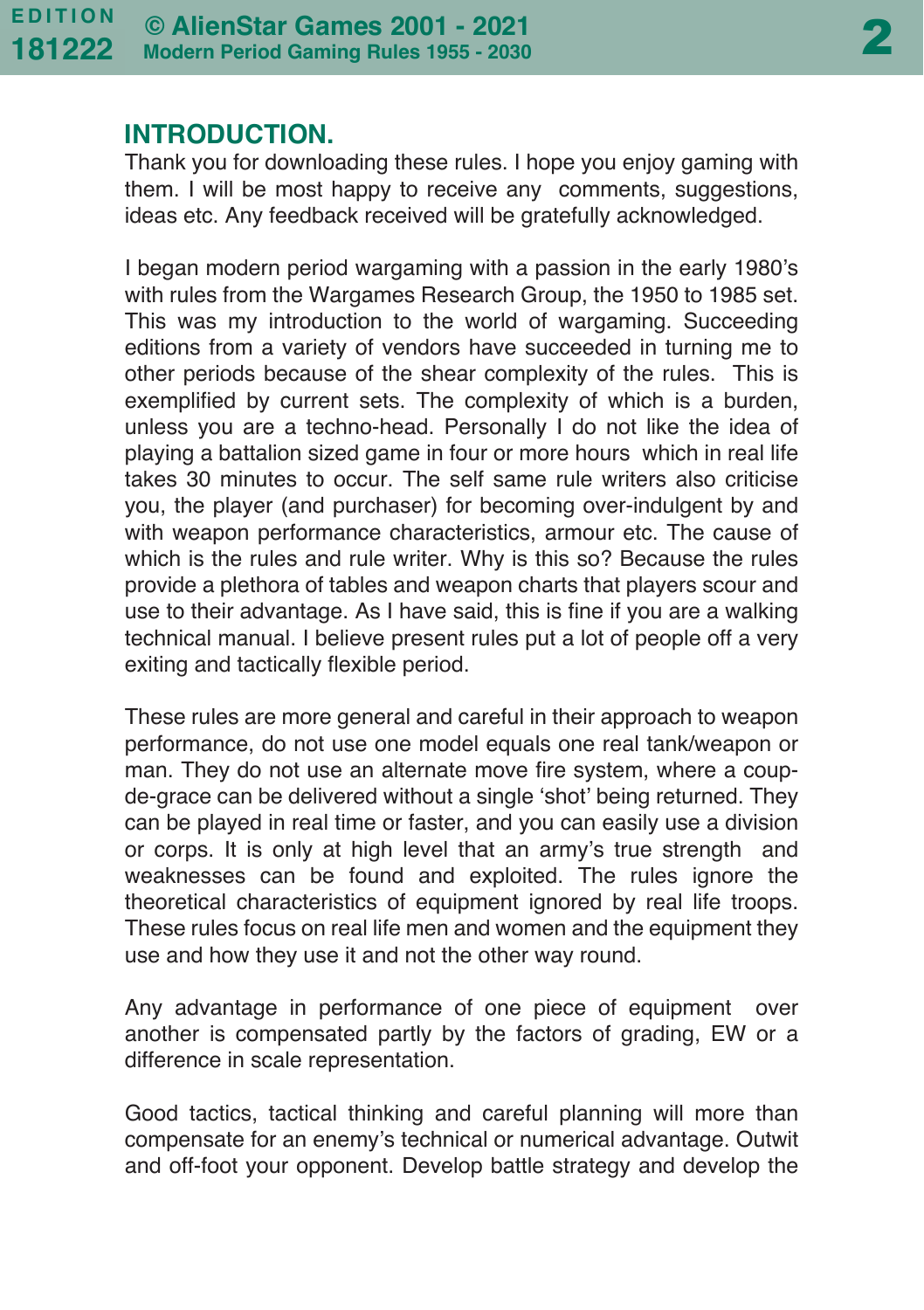3

courage to see it through. Commanders who change course half way through a battle generally usually come to grief.

#### **CHOICE OF FIGURE AND MODEL SCALE**

These rules can be used with any of the popular figure scales. These are 2mm, 6mm, 10mm, 15mm, HO/OO, 1/72nd, 20mm, 25mm and 1/35th scales. I personally use 1/72<sup>nd</sup>. The 6mm scale is the standard for modern wargamers, are well detailed, relatively inexpensive and can provide large games. The larger scales provide more detail, access to excellently detailed plastic kits and is ideal for the small skirmish game involving a company or two of AFVs and troops.

#### **ARMY SIZE AND TROOP REPRESENTATION**

An army consists of any number of battle groups each of 12 troop stands, one of which includes its only HQ.

A stand consists of a square base to which is fixed a number of foot figures or one or two vehicles, helicopters or aircraft. A stand represents a platoon sized unit of foot (without their vehicles), AFVs, APCs, a Recce unit, ATGW section, a battery of SPGs, field guns, howitzers, mortars or rockets, a flight of helicopters or aircraft. Stand size is relatively unimportant but should be large enough to accommodate at least 4 foot figures, one vehicle, helicopter or aircraft. However, the recommended stand size is 250m square at the ground scale used.

A battle group may comprise any type of Stand. If a battle group is comprised of any helicopter, aircraft, or battery stands then they may only select targets within 5000m of their own BGHQ (battle group head quarters). A battle group that wholly comprises of helicopters, aircraft or battery stands can select targets within 5000m of any friendly BGHQ on a throw of 4+. Such a throw is made each time a stand of the battle group wishes come on table and attack.

# **PLAYING AREA AND GROUND SCALE.**

The optimum playing area is 3000m wide for every battle group used, the depth is at least half of the width. 6'x4', 8'x4' and 8'x5' gaming areas (herein referred to as the table) are the most common.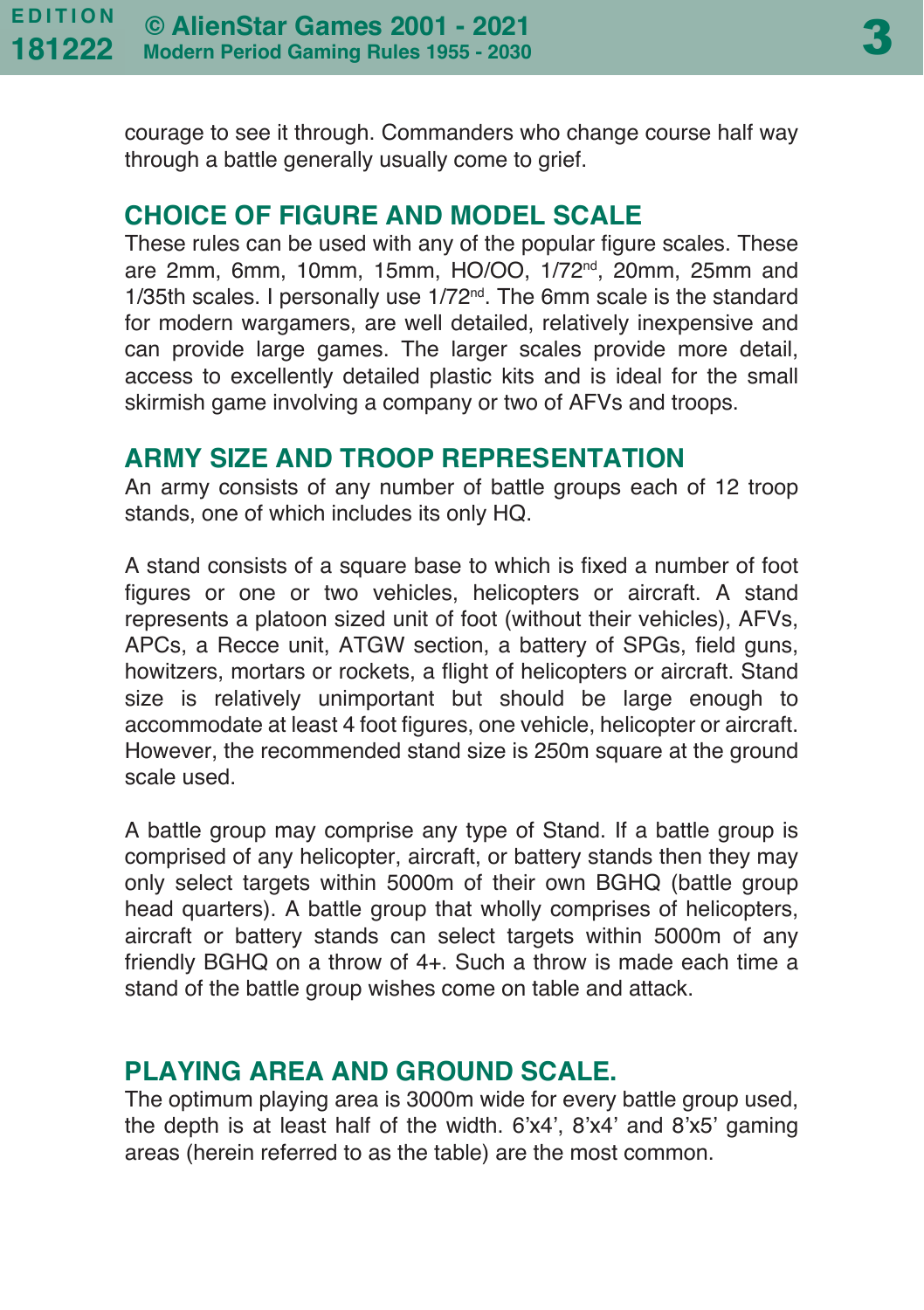The ground scale is as in the following table;

| <b>Model Scale</b>                 | <b>Ground Scale. Every</b> |
|------------------------------------|----------------------------|
| 2mm                                | 1cm equals 250m            |
| 6 <sub>mm</sub>                    | 3cm or 1" equals 250m      |
| 10mm/12mm                          | 5cm or 2" equals 250m      |
| 15 <sub>mm</sub>                   | 7 cm or 3" equals 250m     |
| 20mm, or HO/OO, 1/72 <sup>nd</sup> | 10cm or 4" equals 250m     |
| 25mm                               | 15cm or 6" equals 250m     |
| $1/35th$ (or 50mm)                 | 20cm or 8" equals 250m     |

For example, in 15mm, 750m in real life will equal 9'' on your games table. It is a good idea to have a pre-marked ruler with your chosen ground scale.

# **TIME SCALE**

Players take alternate turns, during which the player whose turn it is may make a number of optional actions for each stand of a battle group. Movement is taken alternately, fire is not. A turn simulate, on average 15 minutes in real life.

# **DICE**

All dicing uses ordinary six sided dice marked 1 to 6.

#### **TERRAIN**

The flexibility that is modern warfare is that it can occur in almost any terrain. Throw a die on the below table to establish the game's climatic zone.

| <b>Climatic Zone</b> | Die Score Examples |                                   |
|----------------------|--------------------|-----------------------------------|
| <b>Desert</b>        |                    | North Africa.                     |
| <b>Steppe</b>        | 2                  | Poland, East Russia               |
| Tropical             | $\mathbf{3}$       | Burma, S. China, Indo-China       |
| Temperate            | $4 - 5$            | Europe, USA                       |
| Cold                 | 6                  | Japan, Manchuria, Finland, Russia |

If the armies of both players come from the same climatic zone then the battle occurs in that terrain. If the climatic zone of the armies is different, then each player throws a die, the higher score choosing.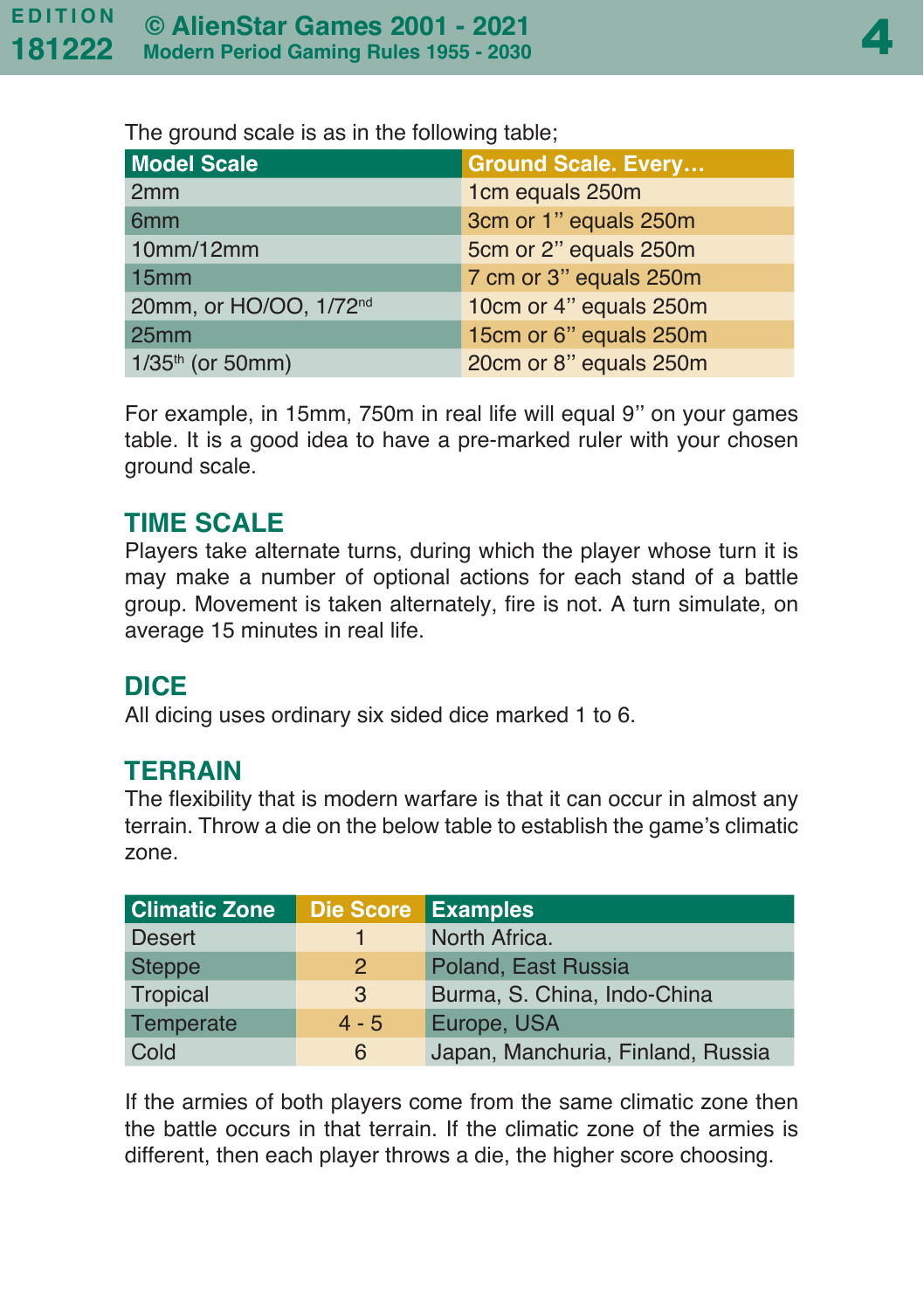The playing surface is usually comprised of 12"/300mm or 16"/400mm carpet tiles, blocks or marked on squares. Dice for a major terrain feature in each square as below;

| <b>Climatic Zone is:</b> |               |                                                              |            |            |            |  |  |  |  |  |
|--------------------------|---------------|--------------------------------------------------------------|------------|------------|------------|--|--|--|--|--|
| <b>Die Score</b>         | <b>Desert</b> | <b>Tropical</b><br><b>Cold</b><br>Temperate<br><b>Steppe</b> |            |            |            |  |  |  |  |  |
|                          | н             | H                                                            | <b>SFH</b> | <b>SFH</b> | <b>LFA</b> |  |  |  |  |  |
| $\overline{2}$           | н             | <b>LFA</b>                                                   | <b>SFH</b> | н          | н          |  |  |  |  |  |
| 3                        |               | <b>LFA</b>                                                   | <b>LFA</b> | <b>LFA</b> | <b>LFA</b> |  |  |  |  |  |
| 4                        | ∩             |                                                              | <b>LFA</b> | н          | н          |  |  |  |  |  |
| 5                        |               | $\bigcap$                                                    | O          |            | O          |  |  |  |  |  |
| 6                        | $\cap$        |                                                              | ∩          |            | ∩          |  |  |  |  |  |
| <b>MBUA</b>              | $6+$          | 6+                                                           | $5+$       | $5+$       | $5+$       |  |  |  |  |  |
| <b>MINOR</b>             | 1D6           | 1D6                                                          | 2D6        | 2D6        | 1D6        |  |  |  |  |  |

A major terrain piece can be no larger than the square it is in and no smaller than 1/3 of the said square. Dice again for each square using the **MBUA** (Major Built Up Area) row of the above table, this is the score required on a die to establish the presence of a built up area. Dice again for each square using the **MINOR** row on the above table, using the specified dice, this is the number of minor terrain features in the said square.

**SFH:** Steep Forested Highland, impassable to vehicles and bad going to troops on foot. In the tropical climatic zone, the forested areas can be jungle in which case movement is only possible on roads unless jungle trained infantry. Roads in jungle **SFH** areas count as bad going even if surfaced highway.

**LFA**: Large Forested Area, impassable to wheeled and half-tracked vehicles, bad going to other vehicles and good going to troops on foot. In the tropical climatic zone the forested area can be jungle which is impassable to all vehicles except by road and bad going to troops on foot unless jungle trained infantry.

**H**: Highland, impassable to wheeled and half tracked vehicles except by road, bad going to full tracked vehicles except by road and good going to troops on foot.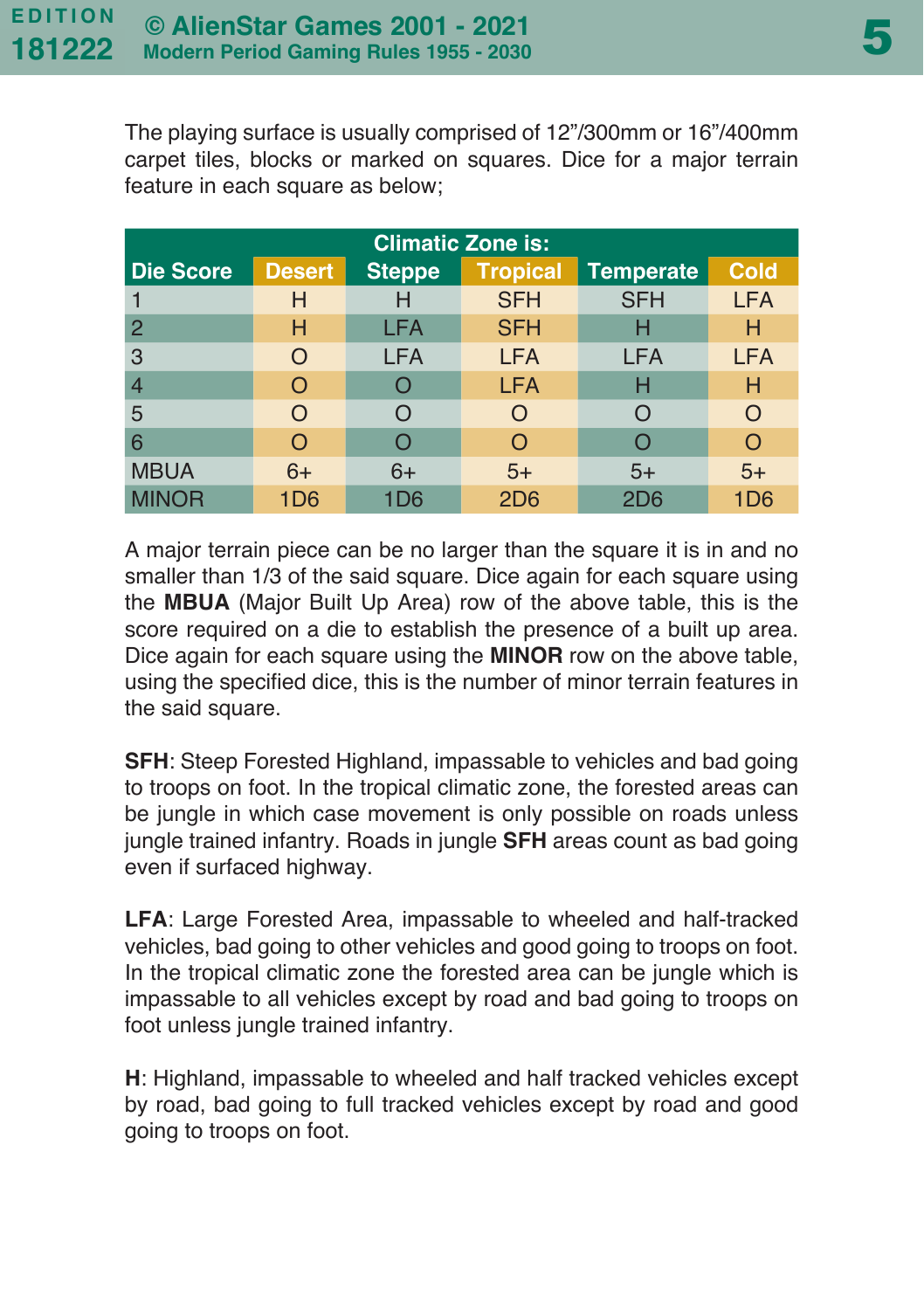**O**: Open terrain with no major features, good going to all troops.

# **MINOR TERRAIN FEATURES**

For each square throw on the MINOR row on the table on Page 4. The result is the number of minor terrain pieces in the said square. Dice again to establish the minor terrain type. 1 or 2 is a wood unless in LFA or SFH which is an ignored result. 3 or 4 is a BUA. 5 or 6 is a hill or rise. Minor terrain features can be no larger than 750m and cannot be placed any closer than 250m to another minor terrain feature. They can be placed on major terrain features.

#### **MBUA AND BUA**

Built up areas as rolled for in the MBUA row as on the table on Page 4 can be placed over any terrain feature (Humans build in the most ridiculous and dangerous of places) MBUAs can be no larger than 2000m square. MBUA and BUA have to be interconnected with at least another MBUA or BUA by road. MBUA and BUA are best represented on table by black cloth with model building placed loosely on top so these can be moved out of the way when troops enter the area.

# **PLACEMENT OF TERRAIN**

Both players throw a die. The higher scoring player places all of the terrain, the lower scoring player chooses his starting table edge, also called his base edge, (opponents start opposite each other) he then decides who has first move.

#### **TERRAIN, GENERAL RULES**

Shooting at a stand that is behind and touching the crest of a rise is counted as being in cover. Shooting from outside a wooded area at a stand that is in the immediate edge of a wooded area, or shooting from within a wooded area at a stand that is also within a wooded area or in the immediate edge of a wood is counted as being in cover. Shooting from outside an **MBUA** or **BUA** at a stand that is in the immediate edge of an **MBUA** or **BUA**, or shooting from within an **MBUA** or **BUA** at a stand that is also within an **MBUA** or **BUA** or in the immediate edge of an **MBUA** or **BUA** is counted as being in hard cover. A stand within a wooded area or **MBUA** or **BUA** can only be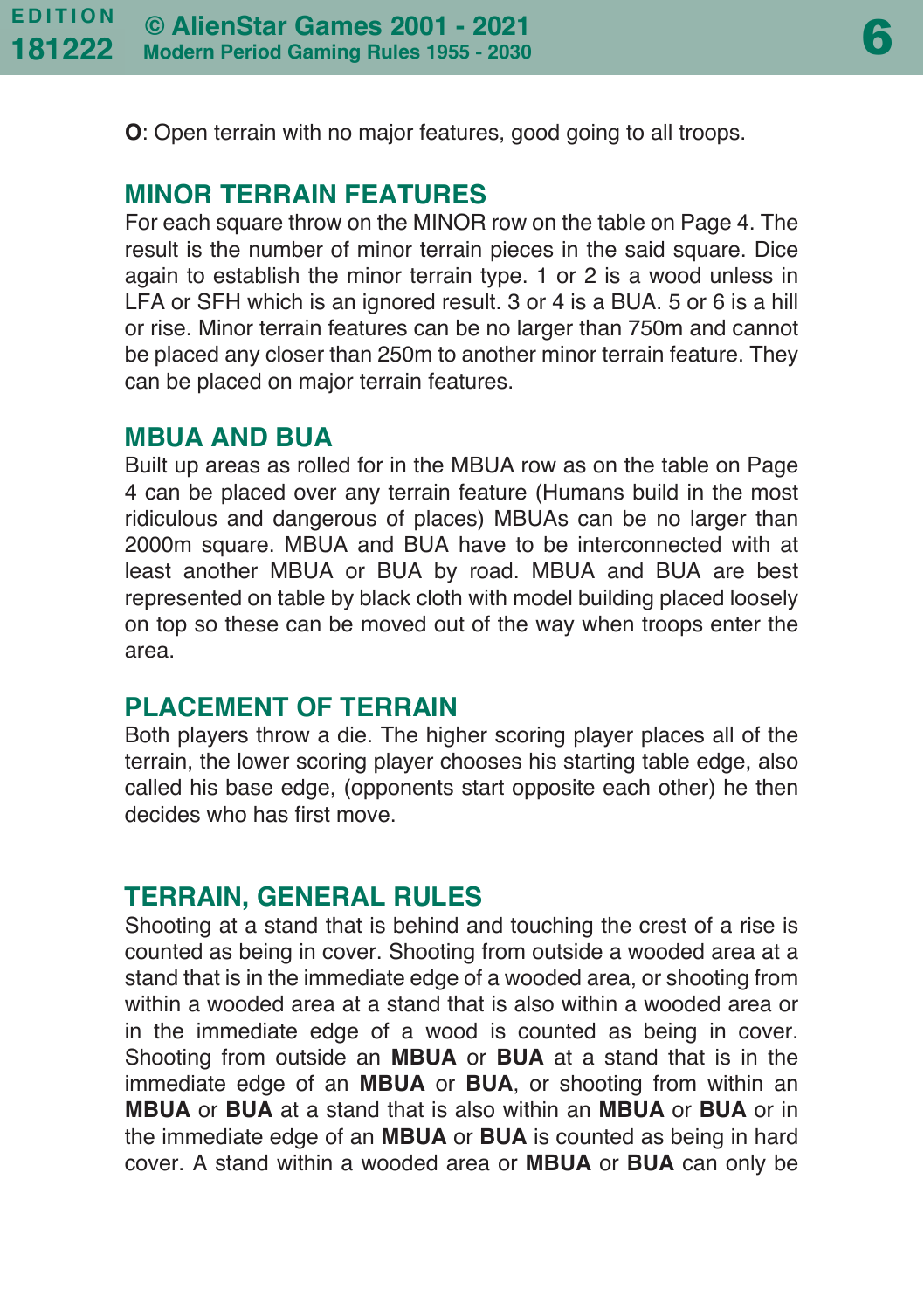7

seen by, and fired upon by other stands with 250m. In other circumstances major and minor terrain features blocks sight.

Highland should be at least four contour levels high, **SFH** are higher. A rise should be one or two contour levels high. Terrain contours can be made out of carpet tiles if using 2mm or 6mm figures or expanded polystyrene carved hills such as from Gallia if using larger scales. Movement in **MBUAs** or **BUAs** or over hills or rises are bad going to all troops except infantry. Shooting at a helicopter that is hovering just behind the edge of a **MBUA**, **BUA**, wood, hill, highland or rise is counted as being in cover from ground fire. If both players agree, then a river can be present. It can run across the diagonal of the table or from the left to right half way across. The river will run around **SFH**, **H**, hills and rises. Where roads cross the river a bridge or ferry will result. The river can be represented by blue or brown cloth cut in strips 250m wide at the ground scale used. Such a river (such as the Thames, Rhine or Seine) can only be crossed by bridge or ferry.

#### **DEPLOYMENT**

Both sides can deploy on table troops anywhere within 2000m of their own table base edge. Aircraft, helicopters and some artillery are placed off table in a zone behind the players' table base edge. This off table zone can be up to 10in deep, but represents a zone up to 30,000m deep in real life.

# **TACTICAL MOVES AND MARCHES**

The distance that a stand can move during a turn depends on its type. Maximum moves distances in good/bad going are:

| <b>STAND TYPE</b>        | <b>MARCH</b> | <b>TACTICAL</b> |
|--------------------------|--------------|-----------------|
| <b>INFANTRY</b>          | 1500m/500m   | 500m/250m       |
| <b>WHEELED VEHICLES</b>  | 6000m/2000m  | 1000m/500m      |
| <b>SLOW TRACKED</b>      | 3500m/1000m  | 500m/250m       |
| <b>MEDIUM TRACKED</b>    | 4200m/1000m  | 750m/250m       |
| <b>FAST TRACKED</b>      | 5000m/1500m  | 1000m/500m      |
| <b>VERY FAST TRACKED</b> | 6000m/2000m  | 1250m/500m      |
| <b>HELICOPTER</b>        | 20,000m      | 4000m           |

Stand Type will be explained later. Unless otherwise stated in the terrain rules, roads cancel the negative effect of some terrain types. A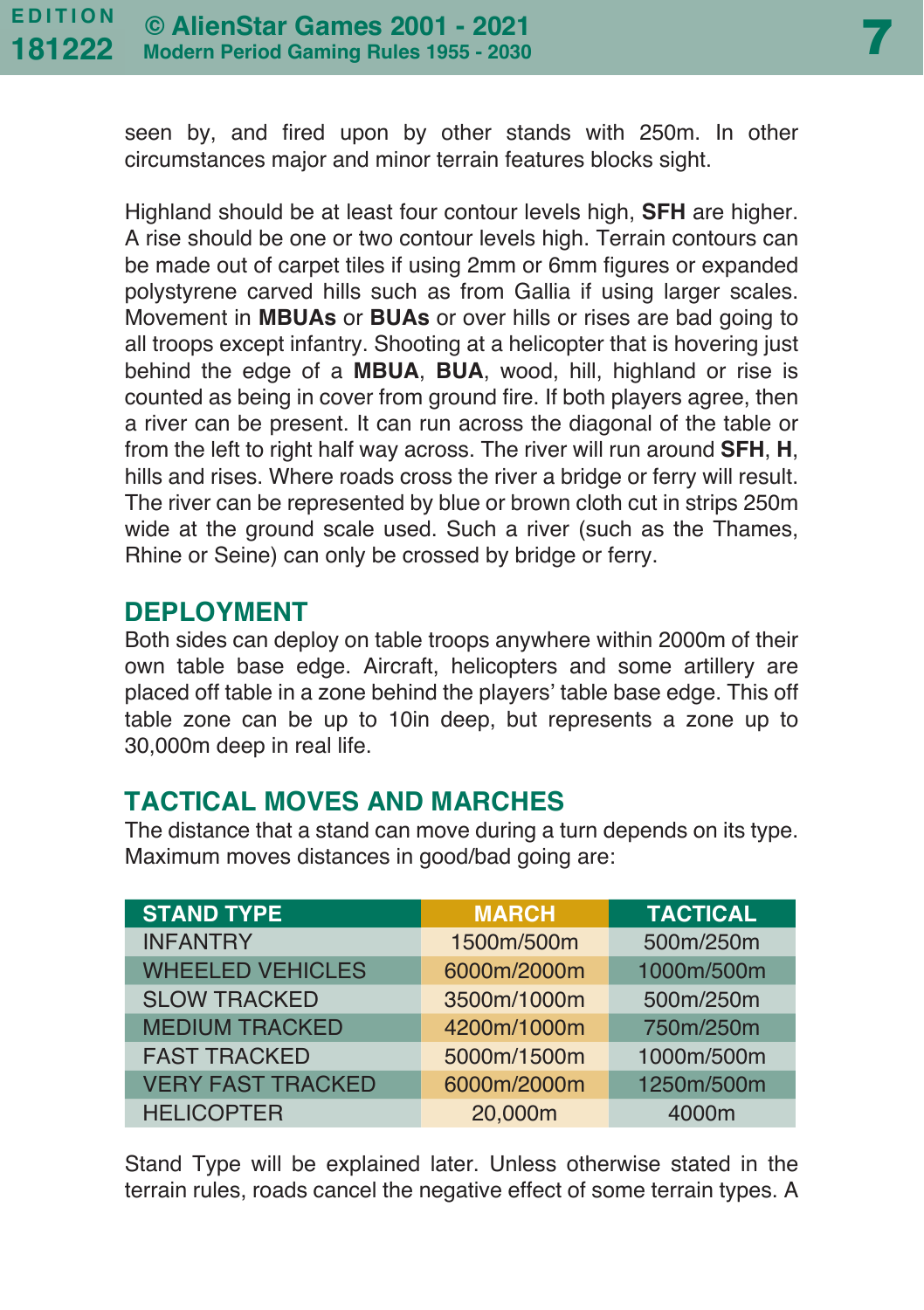stand may make any number of turns without penalty. A march move cannot start, end or bring a stand to within 2000m of any enemy stands.

# **TROOP GRADING**

Troops are graded according to their training, experience, morale, leadership, motivation, response to orders and discipline and reaction when under the stress of combat. The grading is 'A' for troops of the highest calibre and/or motivation, SAS, SBS, Spetnaz, Paratroops, Marines. 'B' class would be the best regulars, British, Israeli, Republican Guard. 'C' grading would be the bulk of trained regulars and best Territorials. The 'D' grading would go to inferior regulars, greens, levy, militia, guerrillas, and raw troops. The 'D' class troop grading sometimes have high, albeit brittle moral and are generally uncooperative and difficult to control.

#### **COMMAND POINTS**

A battle group (**BG**) consists of 12 troop stands, one of which is its only **HQ**. Each **BGHQ** dices for its **command points** (**CPs**) at the appropriate time in the turn sequence, it can then spend it's **CPs** on march or tactical moves. Command points are diced for according to the grading of the troops as follows on the below table:

#### **If a battle group consists of troops of different grading, dice for the lowest grade.**

A battle groups' HQ stand must be clearly identifiable, either by markings or having an additional command model mounted on the base. Alternatively, you can have an additional non combative command stand with the appropriate command model mounted on it.

| Grade 'A' troops Throw three dice and use the two higher scores. |
|------------------------------------------------------------------|
| Grade 'B' troops Throw and use the score of two dice.            |
| Grade 'C' troops Throw three dice and use the two lower scores.  |
| Grade 'D' troops Throw four dice and use the two lower scores.   |

Battle groups without communications gear, radios etc., decrease their score by rolling a further die and deducting half of the score rounding up. Some battle groups can be classed as **Mobile**, these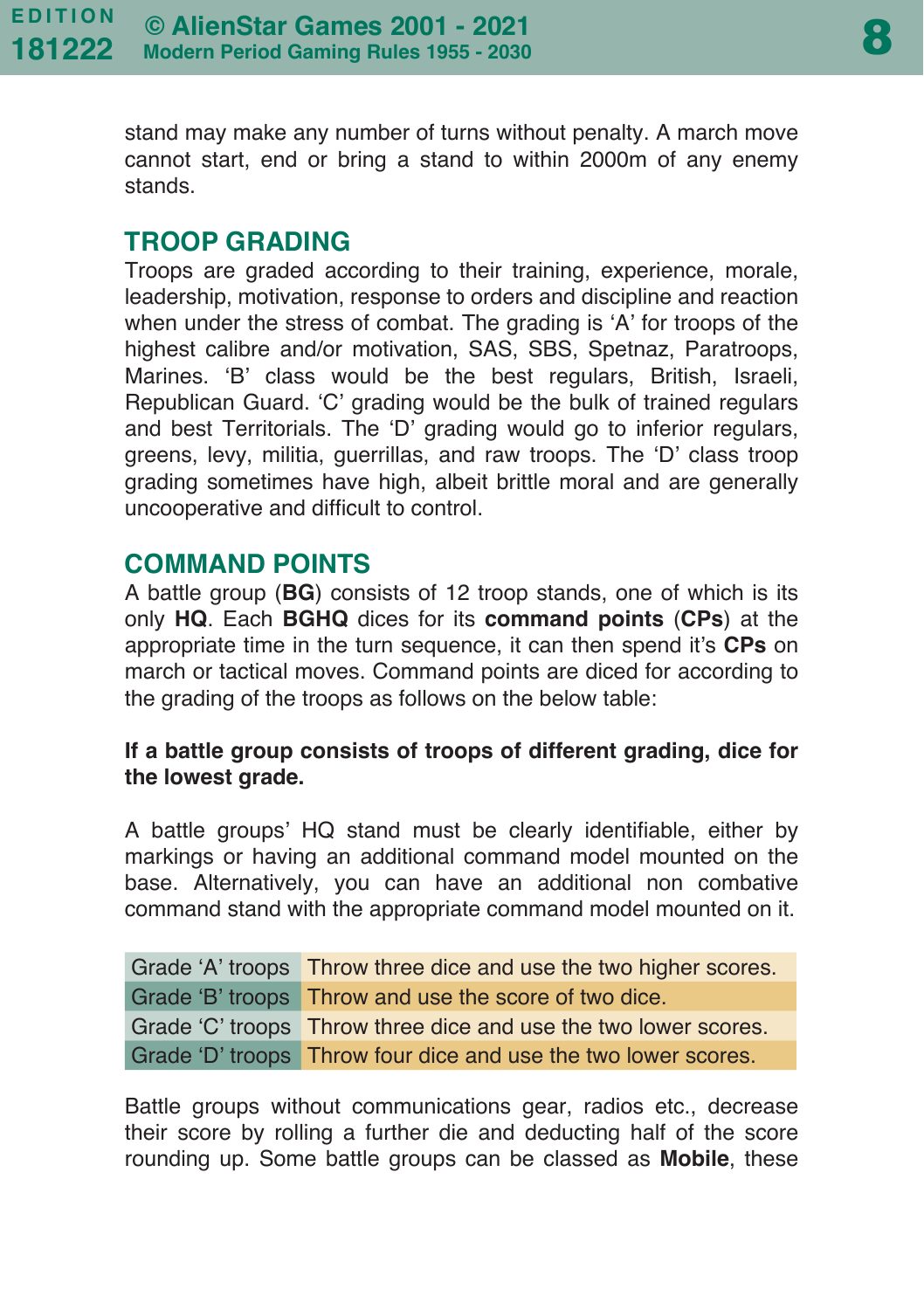troops emphasise mobility and rapid advance at the expense of cover. On the other hand troops who are reluctant to engage or have a tendency to get bogged down under fire are classed as **Cautious**. **Mobile** troops add 2, while **Cautious** deduct 2.

#### **SEQUENCE OF PLAY**

The two sides take alternate turns. During each player's turn he:

**1).** Dices for each battle group's command points, dices to recover any of his stands from repulsed status (Page 15). Throws 1 die for each suppression marker, one stand at a time removing one marker on 5+.

**2).** He first takes any required march moves. March moves can be made by a single stand or by a group of stands linked together. Linked stands must move parallel to, or follow, the first of them that moves; and must move the same distance or turn through the same angles. All stands of a linked group must be within 250m of another stand of the linked group being moved. A linked group move by road must be in a one stand wide column. A march move costs **3CPs** plus **1CP** for every 500m the linked group is from it's **BGHQ**.

**3).** He positions any **EWAC** or **AS** aircraft behind his own base line to indicate that the table's airspace is now being disputed and covered by **EWAC** and **AS** elements. This move costs 2 CPs per stand. He may now engage any enemy **EWAC** or **AS** aircraft that are behind the enemy baseline and resolve the action.

**4).** He now positions any **STRIKE** or **CAS** stands short of their intended target. His opponent may shoot at these with any of his stands that are in range at their current position, including any off table **AS** stands. Any surviving **STRIKE** and CAS stands now conduct their attack. **STRIKE** fly off permanently while **CAS** stands can return and conduct a further two attacks. This move costs **3CPs** per **STRIKE** stand and **4CPs** per **CAS** stand.

**5).** He makes his tactical moves starting with one vehicle, foot or helicopter stand at a time and completing tactical moves for each battle group before moving on to another. There are **6 tactical** move options, each one costing **1CP**. The maximum number of command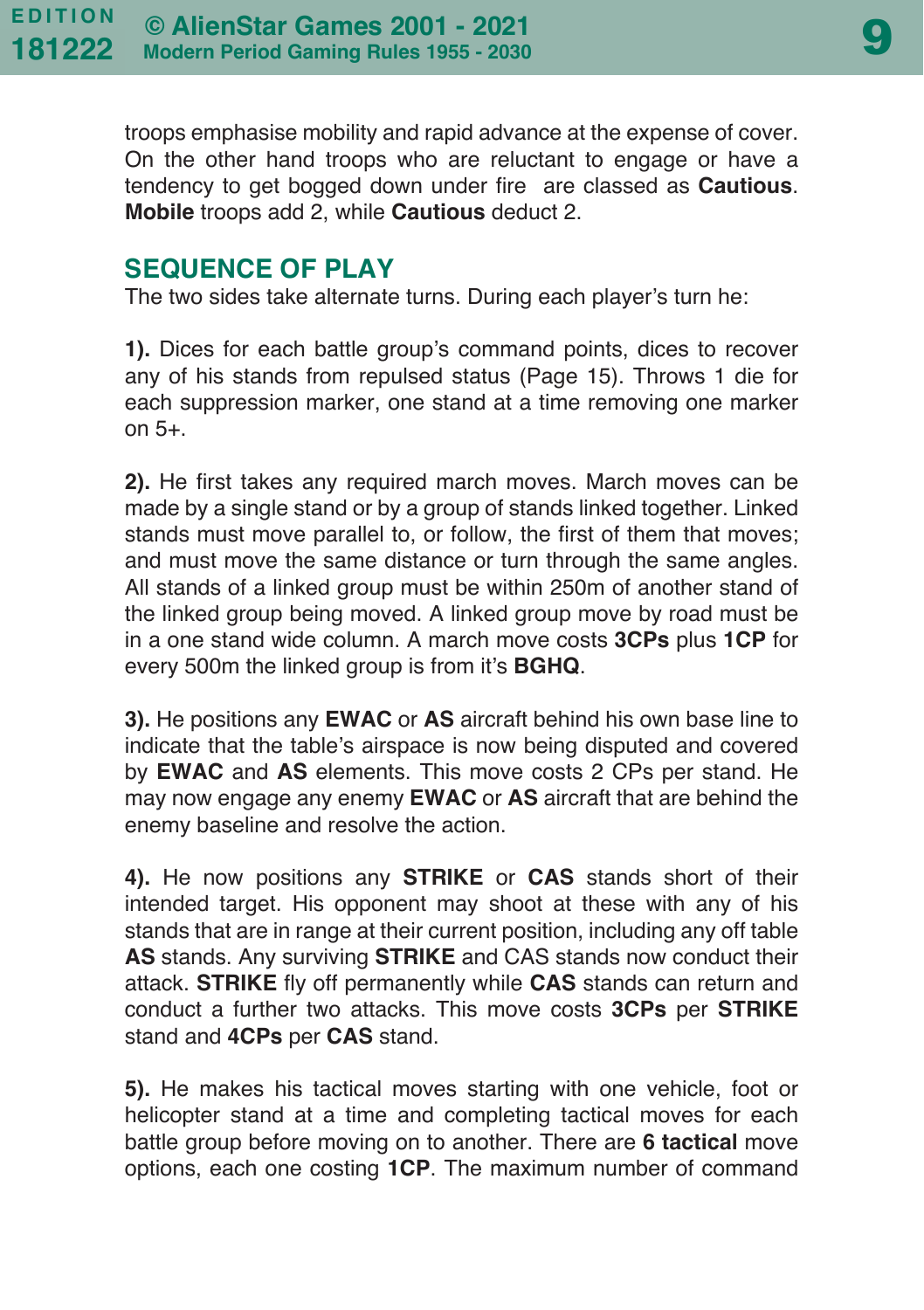points a BGHQ can spend on a single stand is demonstrated on the below table:

#### **TACTICAL MOVE OPTIONS**

A **BGHQ** can spend a number of **Command Points** (**CP**) according to their Troop Grade. The maximum amount of **Command Points** a **BGHQ** can spend on a stand is as below.

|                  | <b>TROOP GRADE MAXIMUM CPS PER STAND MORALE PASS</b> |       |
|------------------|------------------------------------------------------|-------|
| GRADE 'A'        | 2                                                    | $3+$  |
| <b>GRADE 'B'</b> | 2                                                    | 4+    |
| GRADE 'C'        |                                                      | $5+$  |
| GRADE 'D'        |                                                      | ี คื⊥ |

It takes and extra **CP** for each **3000m** the stand being moved is from it's **BGHQ**. To clarify, Grade A and B stands can have two **CPs** spent on them, whilst Grade C and D stands can have only one.

#### **The allowed tactical move options are as below;**

| <b>OPTION</b>    | <b>TACTICAL MOVE OPTION</b>                                                        |
|------------------|------------------------------------------------------------------------------------|
| <b>OPTION 1:</b> | Move up to a full tactical move without firing.                                    |
| <b>OPTION 2:</b> | Fire twice halted, or once if artillery.                                           |
| <b>OPTION 3:</b> | Move up to half of a tactical move and then fire.                                  |
| <b>OPTION 4:</b> | Fire, then move up to half of a tactical move.                                     |
| <b>OPTION 5:</b> | Move up to a full tactical move and fire once on the<br>move.                      |
| <b>OPTION 6:</b> | Vehicle to bus or de-bus infantry. The infantry can-<br>not take any other option. |

Bussed infantry cannot carry out any tactical move until de-bussed. Bussed infantry share the same combat result as their transport until de-bussed and moved 250m away. Infantry just de-bussed may spend 1CP making a tactical move. Stands may take as many tactical move options their Command Points allow. Each tactical move uses up 1CP unless otherwise specified.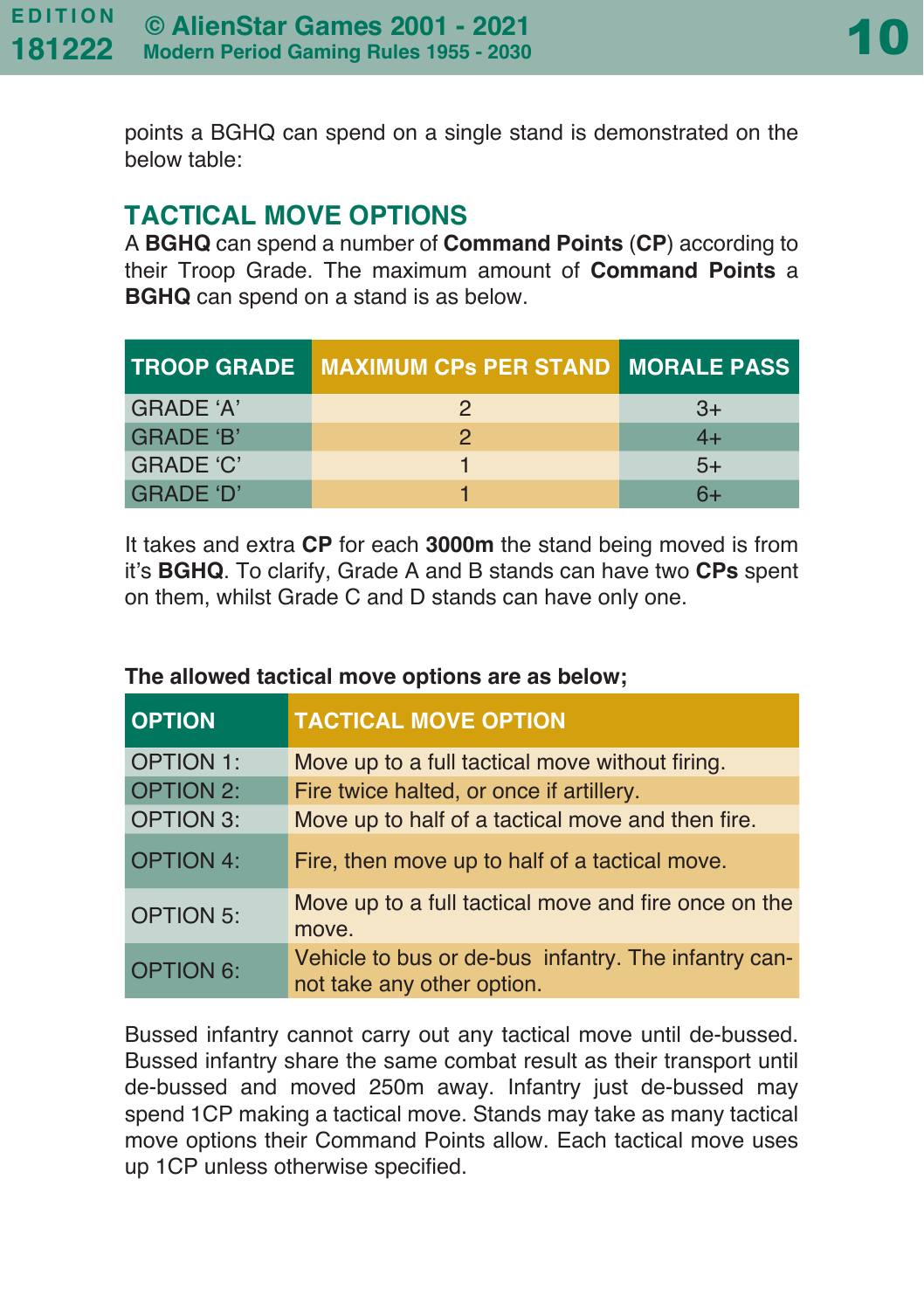#### **TARGET ACQUISITION.**

Before a target stand can be engaged, it must be acquired, that is sufficiently recognised, identified and located before direct or area fire can be brought against it. The ranges at which enemy stands are acquired is as follows:

| <b>OPPOSING STAND'S STATUS MOVING</b> |                             | <b>STATIONARY</b> |
|---------------------------------------|-----------------------------|-------------------|
| Infantry in cover                     | 125m / 500m                 | Contact / 125m    |
| Infantry in the open                  | 750m / 1500m                | 250m / 500m       |
| HEL or VEH in cover                   | 500m / 1000m                | 250m / 500m       |
| HEL or VEH in the open                | 2500m / 5000m 1000m / 2000m |                   |

**HEL** and **VEH** mean helicopters and vehicles respectively. The distance before the slash is the range at which acquisition is automatic. The distance after the slash is the range at which 5+ is required on a die to achieve acquisition. +1 to the die if the shooter is firing on option B, or the target has a placed 'FIRE' marker (P13). Target acquisition is carried out at the appropriate time in a stands tactical move option. When stands classed as **LIGHT**, **MEDIUM** or **HEAVY BARRAGE** or **SALVO RL** shoot, see **ARMY SIZE AND TROOP REPRESENTATION** on Page 2.

# **SHOOTING AND TACTICAL INITIATIVE.**

When a player shoots with a stand at the appropriate time in the stands tactical move, he must clearly nominate shooter and target.

**BOTH** stands then attempt detection.

**BOTH** shooter and target throw a die and add any of the below modifiers, then the two scores are compared.

| <b>Modifier</b> | <b>Condition</b>                                         |
|-----------------|----------------------------------------------------------|
| $+1$            | To the score if of higher grade.                         |
| $+1$            | If the target has a fire marker.                         |
| $+3$            | To the score if a successful detection is made.          |
| $-1$            | For each suppression marker the stand has.               |
| $-2$            | If the stand cannot cause an effect on the target (P14). |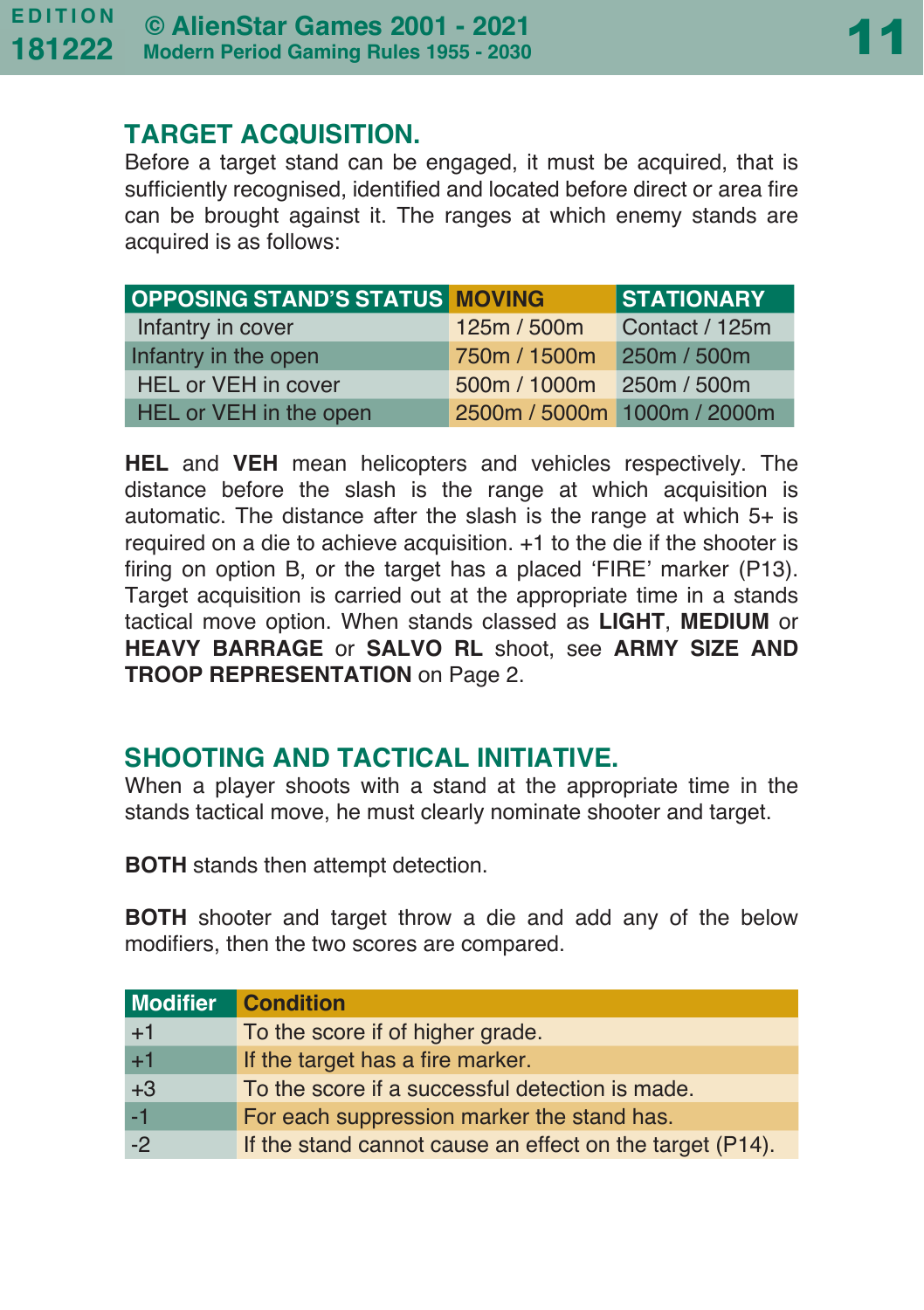#### **IMPORTANT**

The stand with the highest score by 4 or more can then shoot at the stand with the lowest score if it can and wishes to do so, even if it is the stand that did not initiate the move and it isn't even their turn If the difference between the scores is 0, 1, 2 or 3 then **BOTH** stands shoot at each other if they can and wish to do so. As soon as a stand 'shoots' they have a **FIRE** marker placed to their front which remains until the shooter moves. The shooter cross references his troop or weapon type/class (the Shooters Class as on the Score Required for Effect table) with that of the Target's Class. The result is the score required on a die to score an effect on the target. If you fail to reach this score you can still cause an effect on the target, albeit at a reduced rate. The target has to be detected and within the shooters range and be of a type that an effect can be caused. If the result of the cross reference is a dash, the shooter cannot cause an effect on the target. The score to cause an effect is increased or decreased for each one of the following that apply:

| <b>MODIFIER</b> | <b>CONDITION</b>                                                                          |  |  |  |  |  |  |
|-----------------|-------------------------------------------------------------------------------------------|--|--|--|--|--|--|
| $+1$            | If firing on a tactical move option 5.                                                    |  |  |  |  |  |  |
| $+1$            | If the target is in cover (see TERRAIN, GENERAL<br>RULES on Page 6).                      |  |  |  |  |  |  |
| $+1$            | If the shooter is pinned.                                                                 |  |  |  |  |  |  |
| $+1$            | Extra if the target of ATGW is in cover (see TERRAIN,<br><b>GENERAL RULES on Page 6).</b> |  |  |  |  |  |  |
| $+2$            | If the target is in hard cover (see TERRAIN, GENERAL<br>RULES on Page 6).                 |  |  |  |  |  |  |
| $+2$            | If the shooter is repulsed.                                                               |  |  |  |  |  |  |
| $-2$            | If shooting at a ground stands flank arc*.                                                |  |  |  |  |  |  |
| $-3$            | If shooting at a ground stands rear arc.                                                  |  |  |  |  |  |  |
| $-1$            | Any Infantry or ATGW stand shooting at any TANK<br>stand that has <b>ERA</b> .            |  |  |  |  |  |  |
| -1              | Any TANK stand shooting at any TANK stand that has<br>APS.                                |  |  |  |  |  |  |
| $-2$            | Any infantry or ATGW stand shooting at any TANK<br>stand that has <b>APS</b> .            |  |  |  |  |  |  |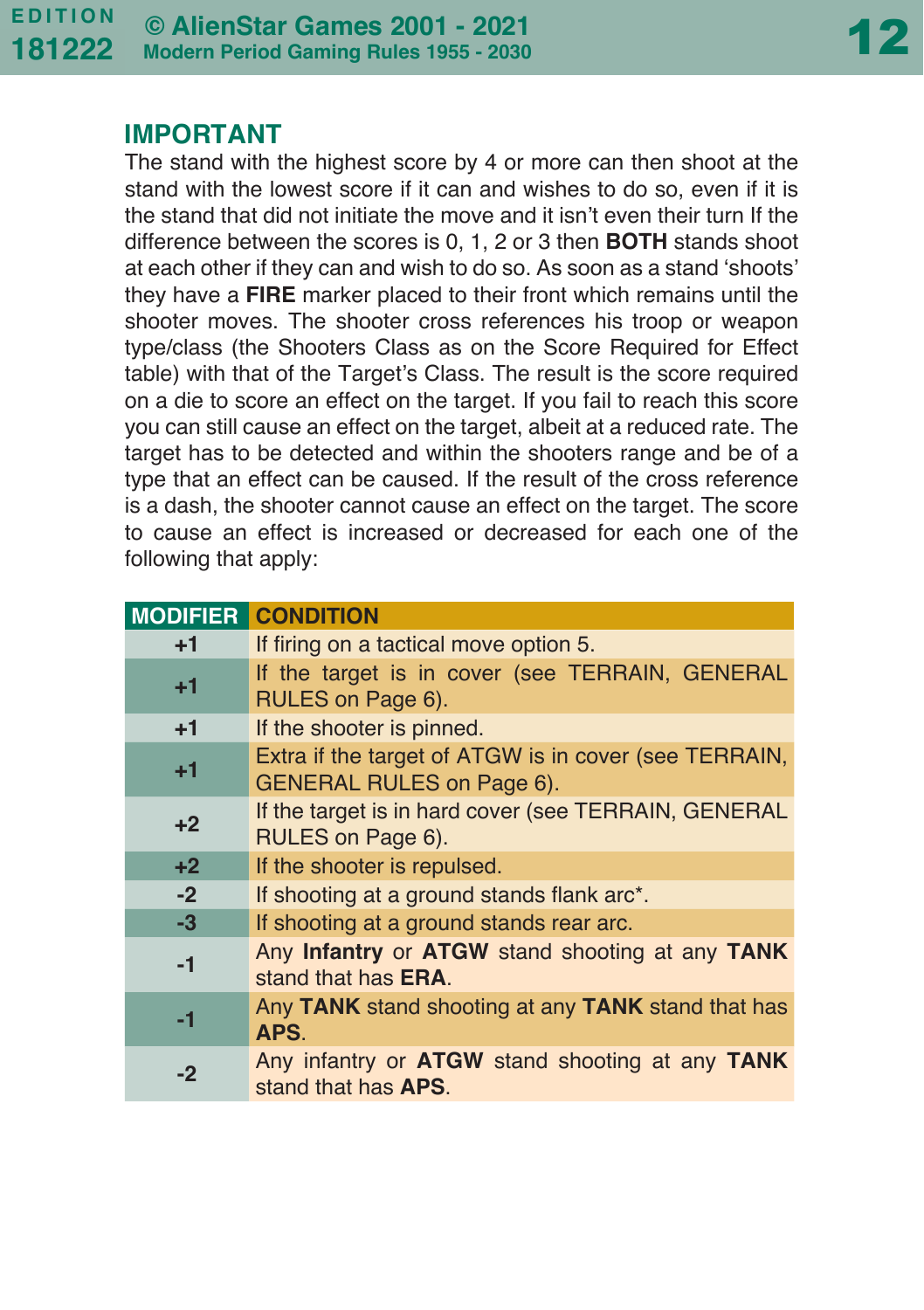# **THE SCORE REQUIRED FOR EFFECT**

Cross reference the shooters class and the targets class:

| Shooter<br>is      |                              | <b>The Target's Class</b> |                |                |                              |                |                |                |                              |           |
|--------------------|------------------------------|---------------------------|----------------|----------------|------------------------------|----------------|----------------|----------------|------------------------------|-----------|
|                    | <b>INF</b>                   | <b>SMT</b>                | LA             | <b>MA</b>      | <b>HA</b>                    | <b>XA</b>      | <b>ART</b>     | AC/H           | <b>SAM</b>                   | Range     |
| <b>OBS</b>         | $\overline{4}$               | $\overline{4}$            | 5              | 6              | $\qquad \qquad \blacksquare$ | ٠              | -              | ۰              | $\qquad \qquad \blacksquare$ | 500m      |
| <b>RG</b>          | $\overline{4}$               | 3                         | $\overline{4}$ | 5              | 6                            | ä,             | ÷              | ä,             | Ξ                            | 500m      |
| IG                 | $\overline{4}$               | 3                         | 3              | $\overline{4}$ | 5                            | 6              | -              |                | $\overline{\phantom{a}}$     | 500m      |
| <b>Mortars</b>     | 5                            | 5                         | 6              |                | ٠                            |                | ٠              | ٠              | ٠                            | 2000m     |
| <b>HMG</b>         | $\overline{4}$               | $\overline{4}$            | 5              |                | $\qquad \qquad \blacksquare$ | ٠              | ۰              |                | $\overline{\phantom{0}}$     | 1000m     |
| <b>AC &amp;VLG</b> | $\overline{4}$               | 3                         | $\overline{4}$ | 6              | ٠                            | ٠              | ٠              | ٠              | ٠                            | 1000m     |
| <b>L-Guns</b>      | 5                            | $\overline{2}$            | 3              | $\overline{4}$ | 5                            | 6              | -              |                | -                            | 1000m     |
| <b>M-Guns</b>      | 5                            | $\overline{2}$            | $\overline{2}$ | 3              | $\overline{4}$               | 5              | ۰              | ٠              | ۰                            | 1500m     |
| <b>Hvy Guns</b>    | $\overline{4}$               | $\overline{2}$            | $\overline{2}$ | $\overline{2}$ | 3                            | $\overline{4}$ | ٠              | ٠              | -                            | 1500m     |
| <b>L-ATGW</b>      | ٠                            | $\overline{4}$            | 4              | 5              | 6                            | ٠              | ۰              | ۰              | ٠                            | 2000m     |
| <b>M-ATGW</b>      | $\overline{a}$               | $\overline{4}$            | 3              | $\overline{4}$ | 5                            | 6              | -              | ٠              | ÷,                           | 4000m     |
| <b>H-ATGW</b>      | ٠                            | $\overline{4}$            | $\overline{2}$ | 3              | $\overline{4}$               | 5              | ٠              | ۰              | ٠                            | 8000m     |
| L-Barr             | 3                            | 3                         | $\overline{4}$ | 5              | 6                            | ٠              | ۰              | ٠              | ÷,                           | <b>OT</b> |
| M-Bar              | $\overline{4}$               | 3                         | 3              | $\overline{4}$ | 5                            | 6              | ٠              | ٠              | ٠                            | <b>OT</b> |
| H-Bar              | 5                            | $\overline{2}$            | 3              | 3              | $\overline{4}$               | 5              | ٠              | ٠              | ٠                            | <b>OT</b> |
| <b>C-Battery</b>   | ÷                            | ٠                         | ٠              |                | Ξ                            | ٠              | $\overline{4}$ | Ξ              | ٠                            | <b>OT</b> |
| <b>Salvo RL</b>    | 3                            | $\overline{2}$            | $\overline{2}$ | 3              | 3                            | $\overline{4}$ | -              | ٠              | $\qquad \qquad \blacksquare$ | <b>OT</b> |
| <b>STRIKE</b>      | 3                            | $\overline{2}$            | 3              | 3              | $\overline{4}$               | 5              | $\overline{4}$ | 6              | ٠                            | 3000m     |
| <b>CAS</b>         | 5                            | 3                         | $\overline{4}$ | $\overline{4}$ | 5                            | 6              | 5              | 6              | -                            | 1500m     |
| <b>AS</b>          | ٠                            | ٠                         | ٠              | ä,             | Ξ                            | ٠              | ä,             | $\overline{4}$ | ٠                            | <b>OT</b> |
| <b>AAA</b>         | ٠                            | $\overline{\phantom{a}}$  | ٠              | ٠              | ٠                            | ٠              | ۰              | 6              | ٠                            | 2000m     |
| <b>PD-SAM</b>      | ٠                            | ٠                         | ٠              | ٠              | ٠                            | ٠              | ٠              | 5              | ٠                            | 6000m     |
| <b>AD-SAM</b>      | $\qquad \qquad \blacksquare$ | ٠                         | ٠              | ٠              | ٠                            | ٠              | -              | $\overline{4}$ | $\qquad \qquad \blacksquare$ | 8000m     |
| <b>EWAC</b>        | ۰                            | ۰                         | ٠              |                | ٠                            |                | ٠              |                | $\overline{4}$               | 6000m     |

The entries on the above table may seem a little cryptic. They will be explained in the section **The Score Required for Effect Table Explained**, which can be found on Page 16. If an effect is scored on the target, cross reference the score of a die with the targets grade and observe the result on the below table.

**Important note**: If you miss the score to gain an effect still consult the Results Table which is, incidentally, on the next page.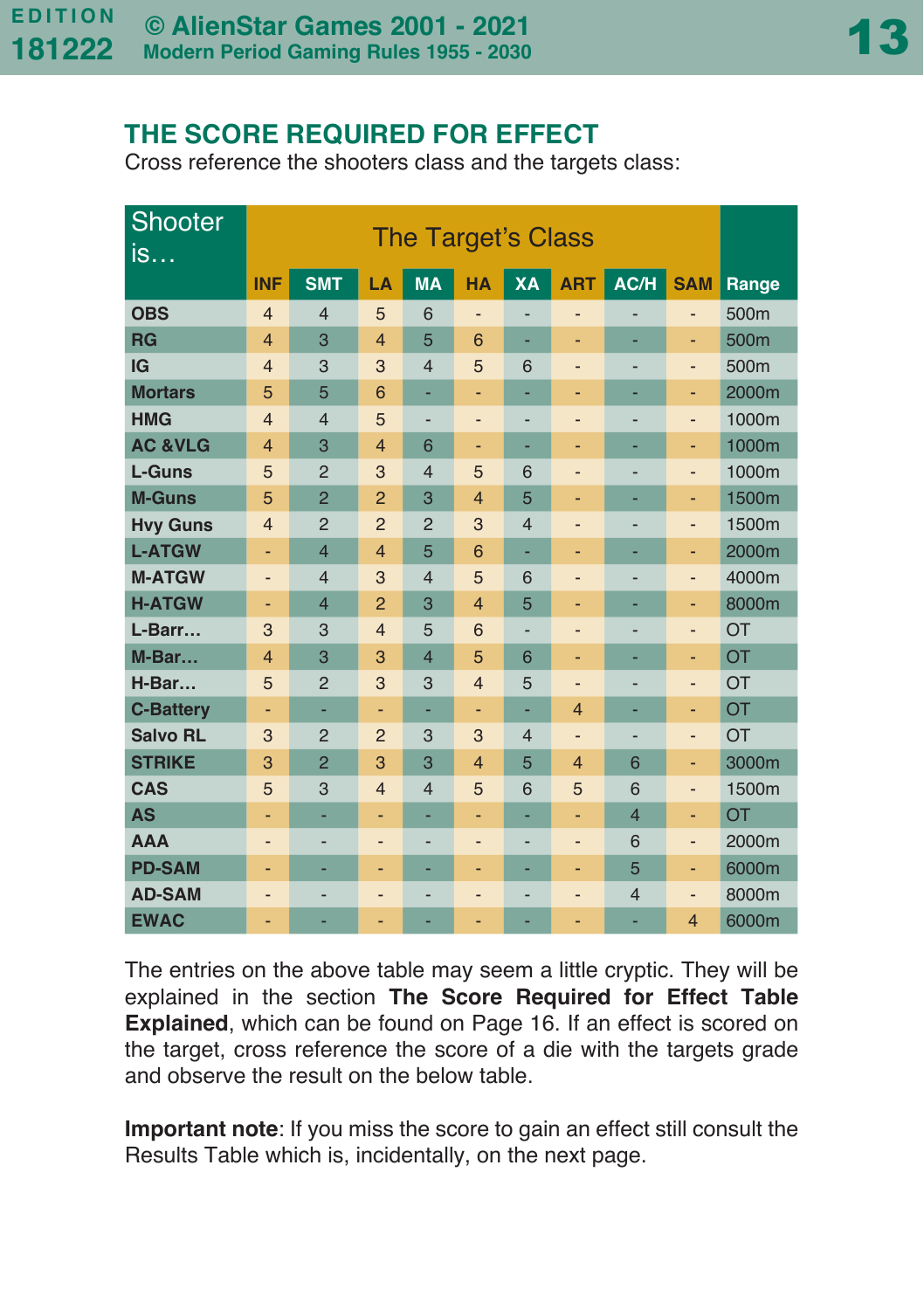# **RESULTS TABLE**

| <b>TARGET's GRADE</b>      |  |   |  |  |  |  |
|----------------------------|--|---|--|--|--|--|
| <b>DIE</b><br><b>SCORE</b> |  | В |  |  |  |  |
| 1 or less                  |  |   |  |  |  |  |
| $\overline{2}$             |  |   |  |  |  |  |
| 3                          |  |   |  |  |  |  |
| $\overline{4}$             |  |   |  |  |  |  |
| 5                          |  |   |  |  |  |  |
| 6                          |  |   |  |  |  |  |
|                            |  |   |  |  |  |  |
| 8 or more                  |  |   |  |  |  |  |

**Green** = No effect, Yellow = **Pinned**, **Orange** = Repulsed, **Red** = Destroyed. A stand gets one suppression marker for every P result and two suppression markers for every R result. P, R results and suppression markers are accumulative. The score of the die is modified if any of the below apply.

|  |  |  |  | -1 For each 1 the score required for effect is missed. |
|--|--|--|--|--------------------------------------------------------|
|--|--|--|--|--------------------------------------------------------|

- **-1** If the target is an armoured **AC/H** such as the A10.
- **-2** If the target is an **AC/H** with an EW suit or escorted by, or is an EWAC stand.
- **+1** For each 1 the score required for effect is exceeded.
- **+1** If the Shooter is IG or RG with Light Mortars
- **+1** For each suppression marker the target has.
- **+2** If the target is a transport **AC/H** such as the C130 or Mi6.
- **-1** For each 1 the score required for effect is missed.
- **-2** If the target is an **AC/H** at night .

**AC/H** means aircraft of any sort including helicopters. Suppression markers are placed touching the effected stand, they can be removed on a throw of 5+, see Page 8, Sequence of Play phase 1.

**Pinned** stands cannot move any closer toward enemy stands, they remain pinned until the enemy shooting fails to produce the pinned result. Bussed Infantry share the same result if their transport is the target.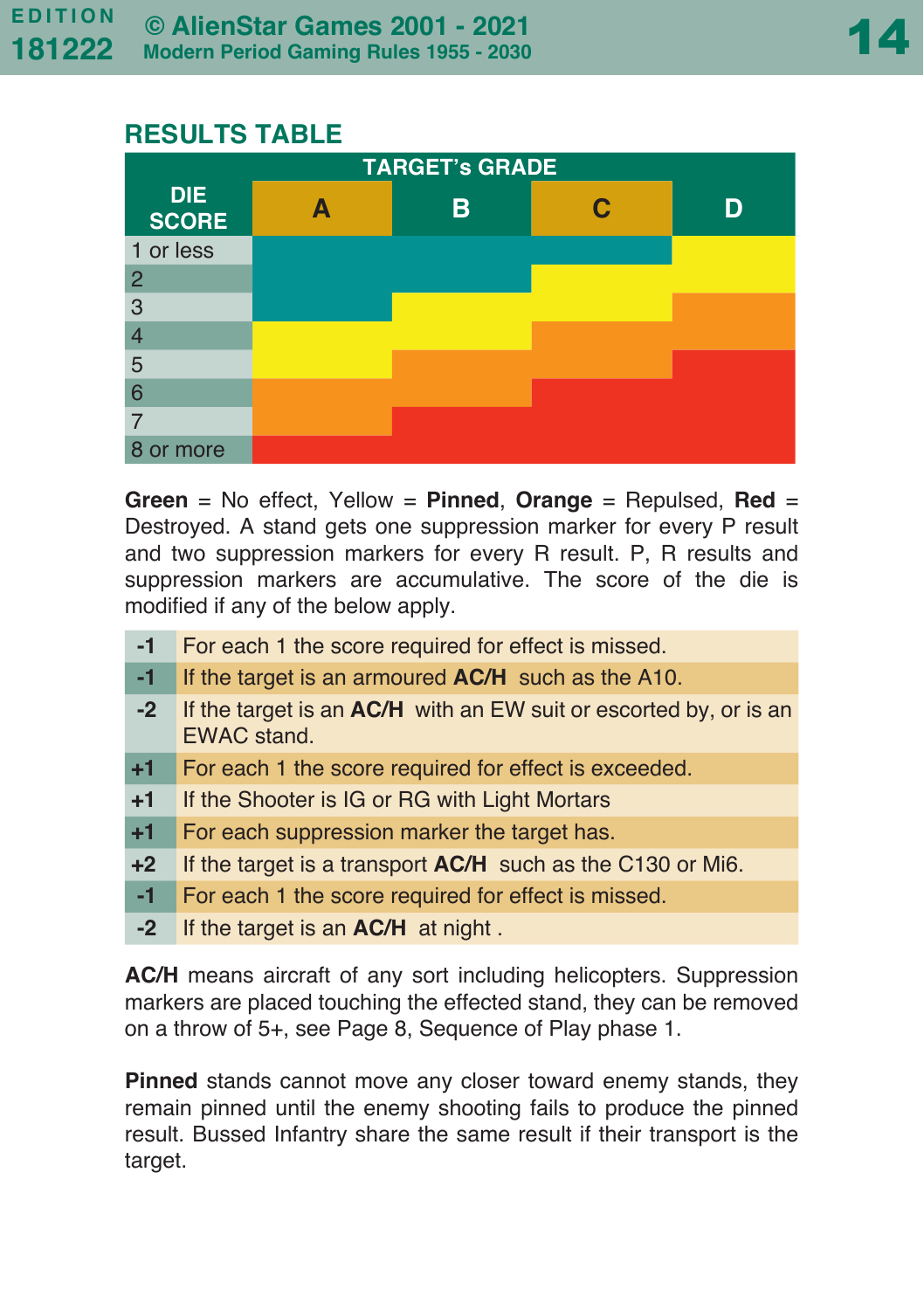**Repulsed** stands must immediately move 500m away from any enemy stand, into cover if this is possible. In the player's next turn repulsed stands take a moral test to recover from the repulse result. The stand recovers from its repulsed status if the test is passed. An aircraft stand that is repulsed must immediately cease from its attack and leave the table, it does not count as being lost.

**Destroyed** means that the stand is destroyed and removed from play or replaced with a suitable destroyed stand model or figures of the appropriate type and with all the crew watching their equipment burn (no one dies in the ASG universe).

#### **STAND and BATTLE GROUP REACTION**

A moral test has to be taken when 4 of a battle groups 12 stands are repulsed or when 6 of it's 12 stands are pinned or repulsed. Tests are taken whenever this criteria is met. When a morale test is failed all the battle group's on table stands must move a minimum of half a tactical move per turn toward their own sides baseline. The battle groups stands may not initiate fire and CPs can only be used to halt retreating stands. Unless testing to recover from being repulsed, throw a single die for the entire battle group. Stands can retreat and still maintain their front arc aspect to the enemy. When half of a sides battle groups fail a morale test the side has lost the game. The score required to pass a moral test can be found in the table at the bottom of page 9, right hand column.

#### **FRONT, FLANK, REAR AND SHOOTING ARCS**

The diagram below shows the front, flank and rear arcs of ground vehicles, shooting is to the front and side arcs only. Aircraft and AFV's with a fixed gun like the Swedish S Tank can only fire at targets in their Front arc. Infantry can shoot all round.

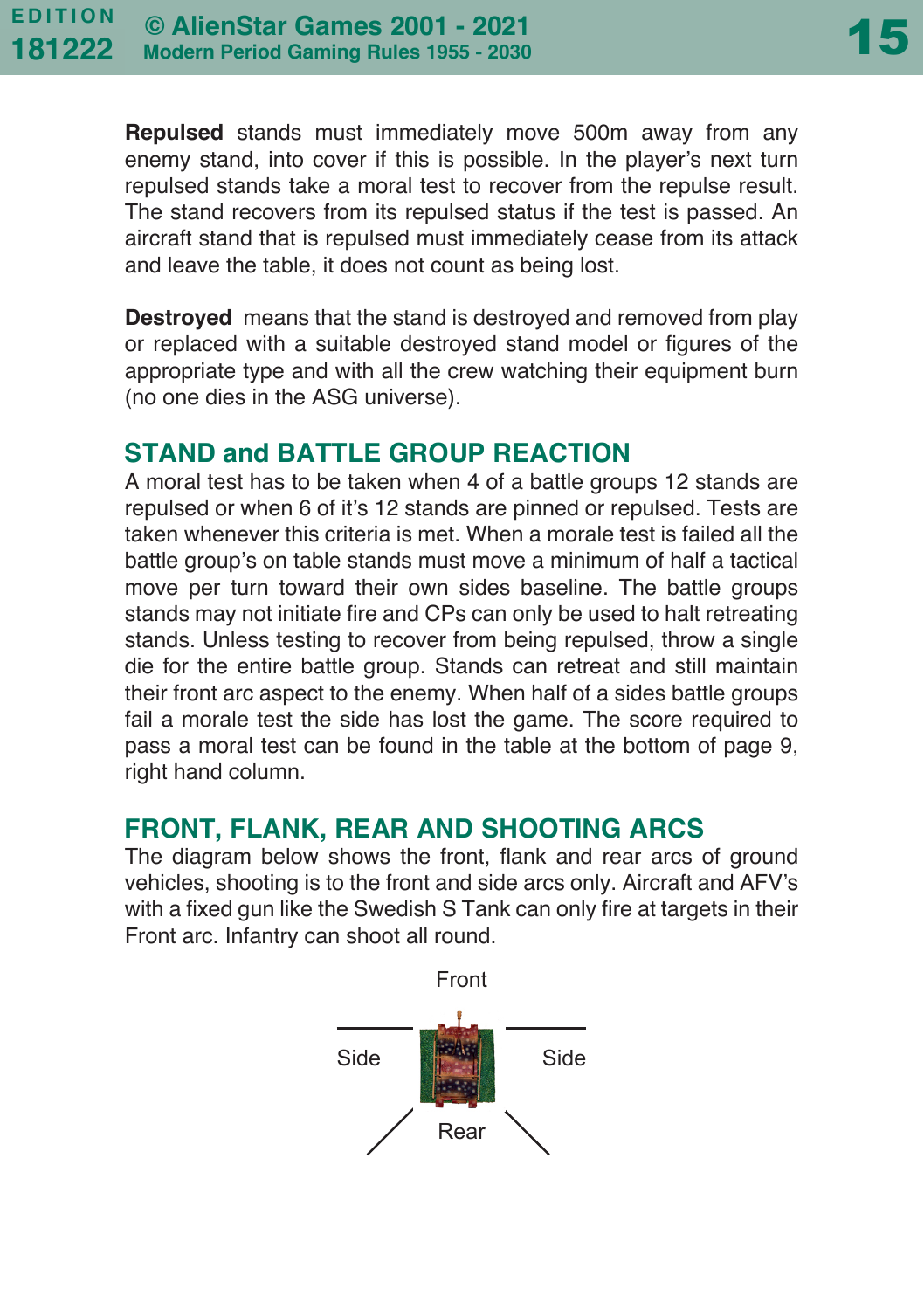#### **TROOP TYPE AND STAND COST**

Because of equipment characteristics a points value is used, see below. Both players agree to a game of a certain mutually fixed points value. On the **SCORE REQUIRED FOR EFFECT** table, in the

**The shooter is** column, the definition of the entries here are: **OBS: OBSOLETE RIFLE GROUP**. A platoon armed with SLRs or as‐ sault rifles, plus support from LMGs and light anti-tank weapons such as 3.5 RL, RPG 2, M72 or RPG-18. **1pt.**

**RG: RIFLE GROUP**. A platoon of foot armed with SLRs or assault rifles, plus support from LMGs, light AAGW such as SA7 or Blowpipe, and medium anti-tank weapons such as Carl Gustav or RPG7. **1.5pts**.

**IG: INFANTRY GROUP**. A platoon of foot armed with assault rifles such as SA80, plus support from LMGs, Light AAGW and heavy antitank weapons such as LAW 80. **2pts.**

**MORTARS**: A battery of 4 to 8, 80mm to 120mm mortars. **5pts.**

**HMG: Heavy machine guns**. 12.7mm to 15mm. Vehicle or AFV mounted.

**AC and VLG**: Autocannons and Very Light Guns. 20mm+ auto can‐ non and chain guns. Also, guns of up to 60mm.

**L-GUNS**: Light AFV guns, 70mm to 90mm with RMG, RHMG, Optical or Laser Ranging.

**M-GUNS**: Medium AFV guns 100mm to 115mm firing APFSDS, HEAT, HEP or HESH with IFCS or DFCS. Guns of this calibre that do not have this ammunition and fire control are classed as Light guns.

**H-GUNS**: Heavy AFV guns, 120mm or more firing APFSDS, HEAT, HEP or HESH with IFCS or DFCS. Guns of this calibre that do not have this ammunition and fire control are classed as Medium guns.

**L-ATGW**: Light Anti-Tank Guided Weapons either vehicle or heli‐ copter mounted, or on foot and given to a Rifle or Infantry group. Ex‐ amples are Milan, Dragon, Spigot and Sagger.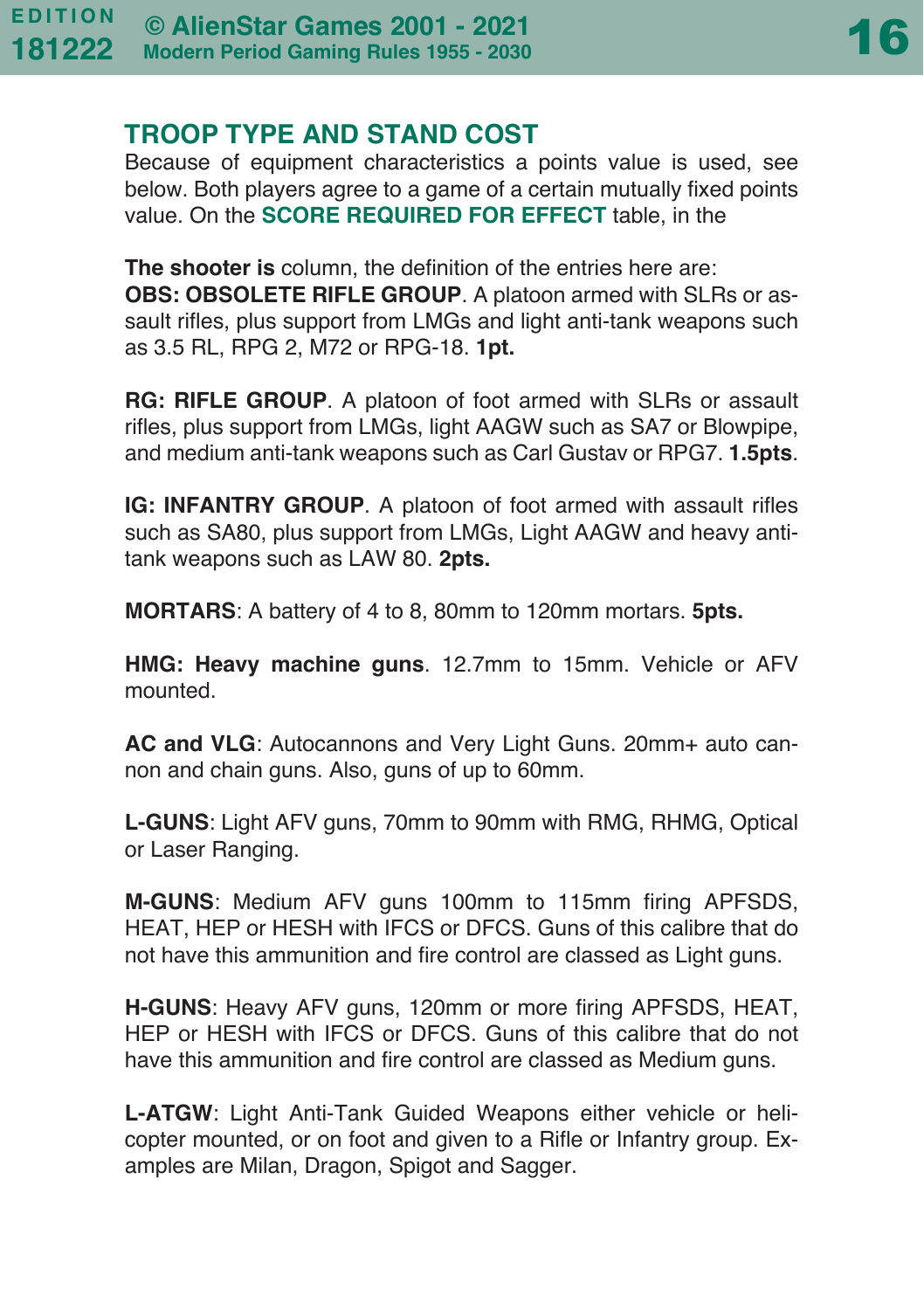**M-ATGW**: Vehicle or helicopter mounted only, such as TOW, HOT, Spiral, Hellfire, Spandrel, Shillelagh and Swingfire.

**H-ATGW**: Vehicle or helicopter mounted only, such as MMW Hellfire, Javelin or Trigat.

**L-BAR**: A barrage of Light artillery from 6 to 8 guns up to 105mm.

**M-BAR**: A barrage of artillery from 6 to 8 guns up to 155mm with an integrated computerised fire control system. Batteries with guns of this calibre that lack a computerised fire control system are classed as L-**BAR** 

**H-BAR**: A barrage of artillery from 6 to 8 guns up to 203mm with an integrated computerised fire control system.

**COUNTER BATTERY**: Artillery used exclusively to fire on enemy ar‐ tillery and mortars.

**SALVO RL:** A barrage from salvo or multiple rocket launcher's such as BM21 or MLRS, or from a heavy rocket such as Frog, Pluton or Lance.

**STRIKE:** A flight of strike aircraft such as Tornado, Phantom, SU24, F111, F15, Jaguar, Mig27, B1, B2 and F16.

**CAS**: A flight of Close Air Support aircraft such as Harrier, A10, SU25, Pucara or Hawk.

**AS**: A flight of Air Superiority aircraft such as F14, F15, F16, F18, F117, Mig21, Mig 29, SU17, Tornado ADV or EFA.

**Any advantage or disadvantage in performance of one aircraft over another is compensated partly by the factors of grading, EW or made up for in numbers.**

**AAA**: Specialist Anti-Aircraft Artillery, on foot or mounted in vehicles such as auto cannons, man portable AAGW and includes Vulcan, Blowpipe, Redeye, SA7, Stinger or ZSU-23-4.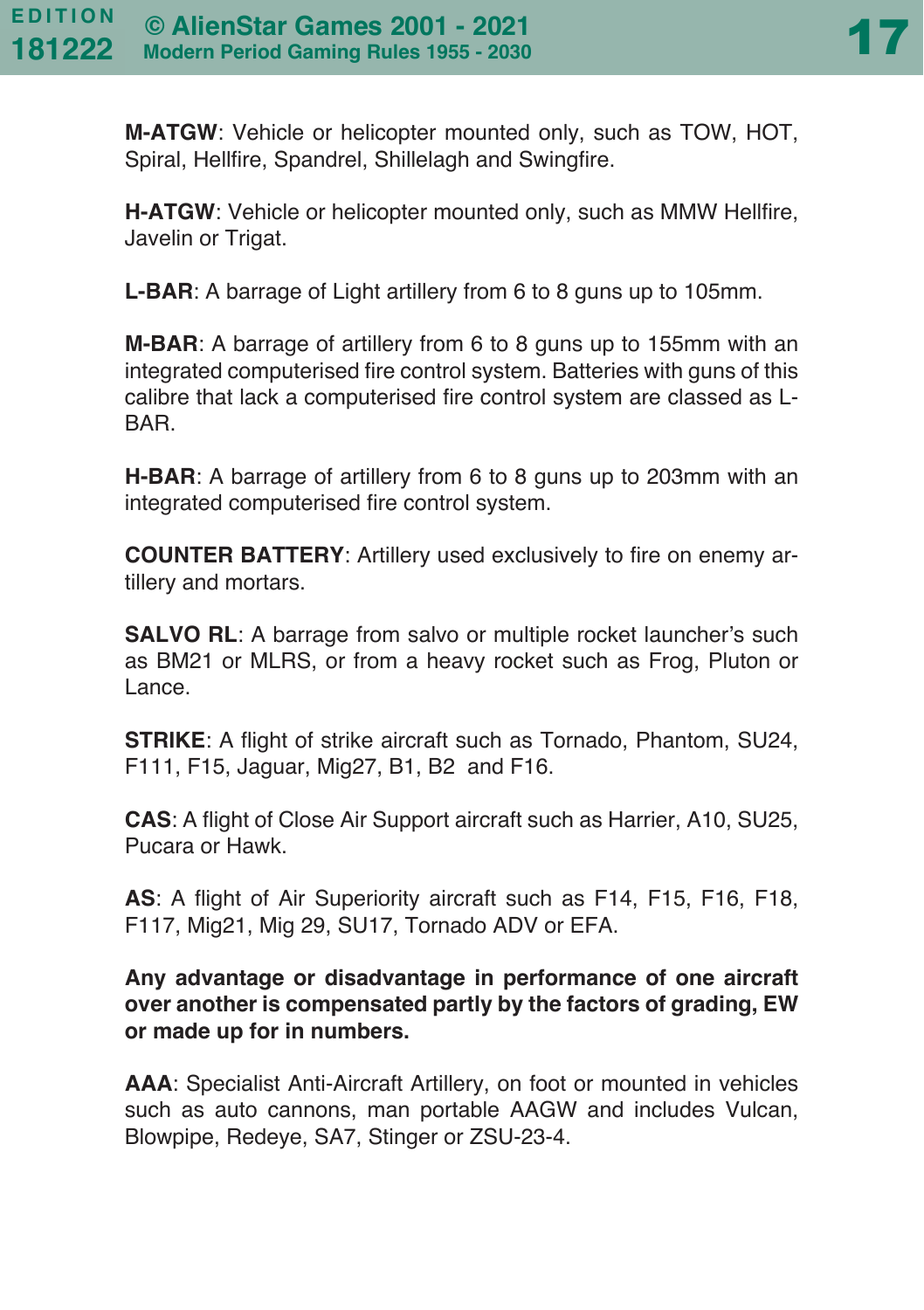**PD SAM**: **P**oint **D**efence **S**urface to **A**ir **M**issile systems such as Cha‐ parral, Rapier or SA8.

**AD SAM**: Area Defence surface to air missile systems such as SA6, Hawk, Patriot.

**EWAC**: An aircraft dedicated to the role of electronic warfare or has a EW suite and is armed with anti-radar homing AS missiles able to take out SAM sites.

On the **SCORE REQUIRED FOR EFFECT** table, the definitions of entries in "The target is?" columns are:

**INF**. The target is an obsolete rifle group, a rifle group or an infantry group.

**SMT**. The target is a vehicle classed as **Soft Motor Transport** such as trucks, jeeps and Land Rovers.

**LA.** The target is an AFV classed with Light armour such as most APCs, MICVs, Scorpion, IKV91, M901, Saladin, Striker, Spartan.

**MA**. The target is an AFV with Medium armour, such a T55, T62, T10M, Centurion, AMX30, AMX32, M60, Leopard 1 series.

**HA**. The target is an AFV with Heavy armour such as STRV103, M1, Chieftain, Leopard 2, T72, T80 and Merkava.

**XA**. The target is an AFV with advanced Chobham armour types or similar such as Challenger, M1A1, M1A2, Leopard 3, Leclerc and Merkava 3.

ART. The target is either a Light, Medium, or Heavy battery of guns stand, a Salvo RL stand or a battery of mortars stand.

**AC/H**. The target is either a stand of **EWAC**, **AS**, **STRIKE**, **CAS** or a stand of helicopters. **AC/H** meaning Aircraft/Helicopters.

**SAM.** The target is a PD-SAM or AD-SAM stand.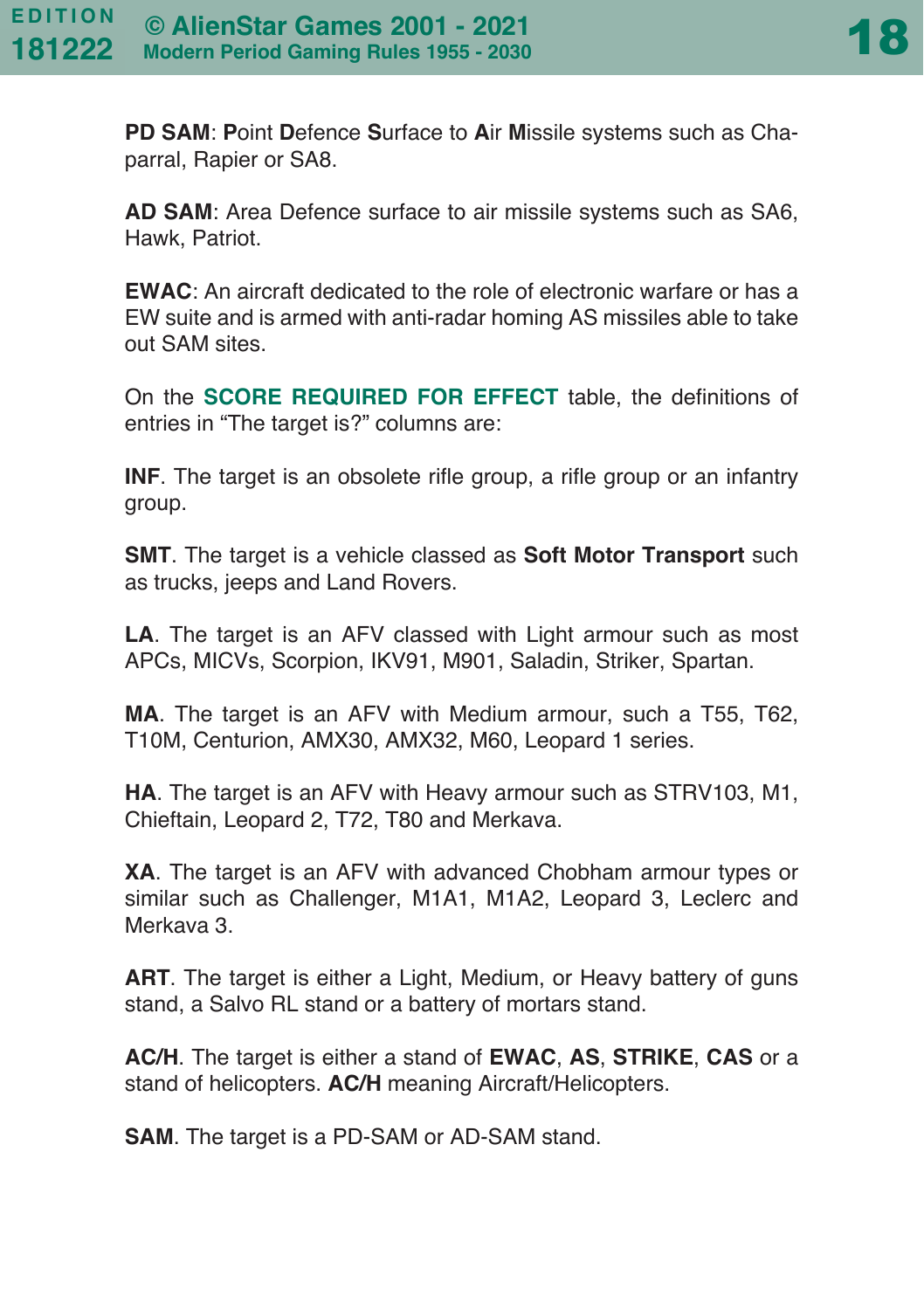**RANGE**. A target can only be engaged if it is within range. In most circumstances the target has to be detected. In the range column you will see the entry **OFF TABLE**, this means that the stand is off table and is positioned behind your baseline. Counter battery, AD SAM, EWAC and AS stands do not have to detect their target, just nominate shooter and target and take it from there. Counter Battery can only be used after the potential target has fired. Other off table stands have their targets nominated for them, see ARMY SIZE AND TROOP REP‐ RESENTATION, paragraph 3, Page 2. strike and CAS aircraft are placed short of the target as stated in the "THE SCORE REQUIRED FOR EFFECT" table, Range column, they must detect their targets. When Strike and CAS stands engage enemy off table stands just nominate shooter and target, the enemy can then fire on such aircraft with any AS, AAA, PD-SAM, or AD-SAM stands that are positioned off table and have the higher tactical initiative score.

#### **SELECTED VEHICLE CHARACTERISTICS.**

L = Light, M = Medium, H = Heavy, X = Chobham, G = Gun, A = Armour, ATGW = Anti Tank Guided Weapon, AC = Autocannon, Ms = Mortars, LB = Light Battery, MB = Medium Battery, HB = Heavy Battery, SRL = Salvo Rocket Launcher, HMG = Heavy Machine Gun,  $W =$  Wheeled, 1/2T= Half Tracked, S = Slow, F = Fast, VF = Very Fast,  $AAA = Anti-Aircraft Artillery, Hel = Helicopter, PD-SAM = Point$ Defence Surface to Air Missile, AD-SAM = Area Defence SAM, RG = Rifle Group, IG =Infantry Group and OBS =Obsolete Rifle Group.

| <b>WALLIMILAL V</b> |                        |                     |  |  |
|---------------------|------------------------|---------------------|--|--|
| <b>VEHICLE</b>      | <b>CHARACTERISTICS</b> | <b>POINTS CLASS</b> |  |  |
| Leopard 1           | MA, MG, VF.            | <b>TANK-</b>        |  |  |
| Leopard 2           | HA, HG, VF.            | <b>TANK</b>         |  |  |
| Leopard 3           | XA, HG, VF.            | TANK+               |  |  |
| Jaguar              | LA, MATGW, VF.         | APC+ATGW            |  |  |
| Marder              | LA, AC, LATGW, VF.     | <b>MICV</b>         |  |  |

#### **German AFV**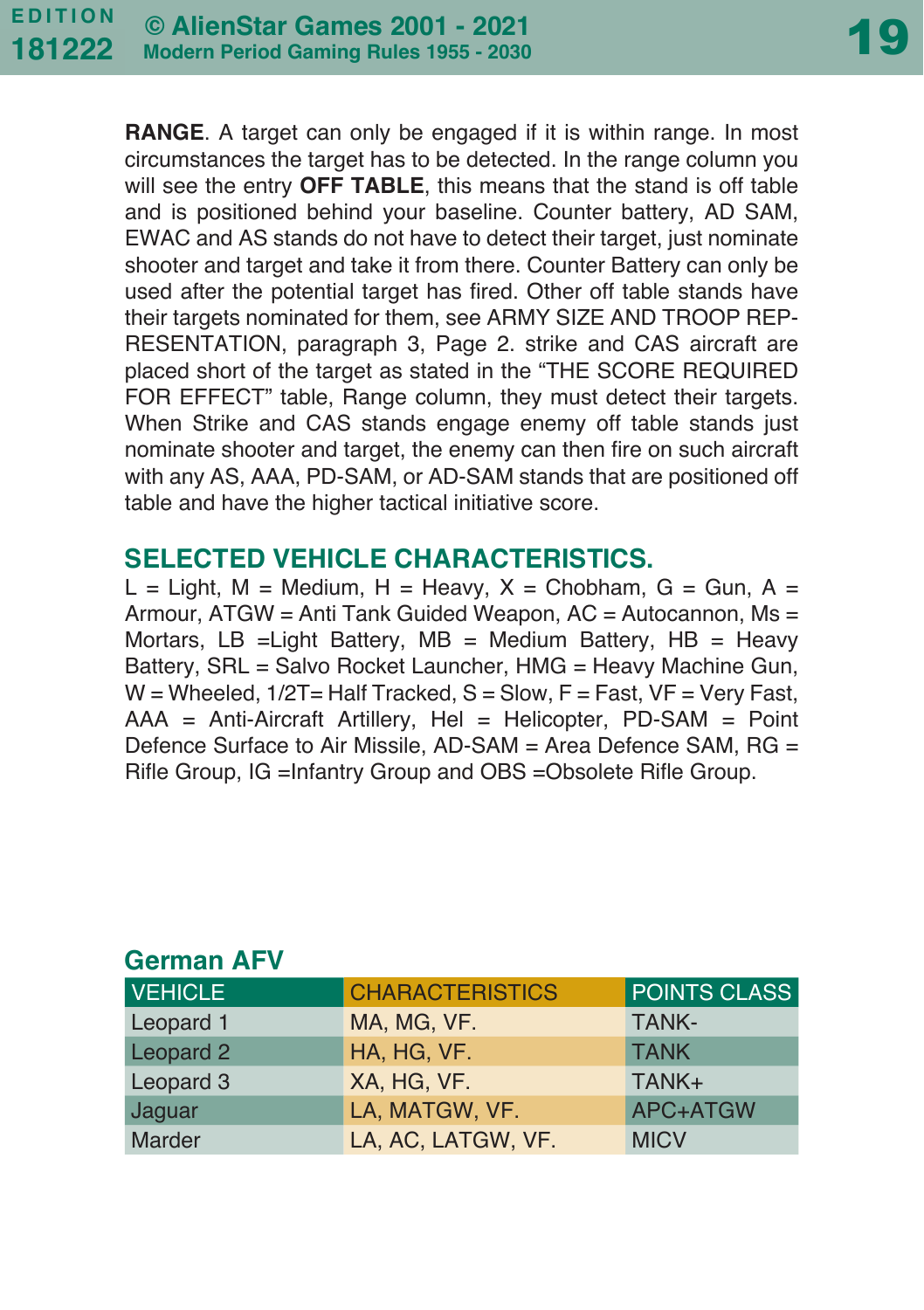# **US AFV**

| <b>VEHICLE</b>         | <b>CHARACTERISTICS</b> | <b>POINTS CLASS</b> |
|------------------------|------------------------|---------------------|
| M3 Bradley             | LA, AC, MATGW, VF.     | <b>MICV</b>         |
| M <sub>2</sub> Bradley | LA, AC, MATGW, VF.     | <b>MICV</b>         |
| M <sub>109</sub>       | LA, MB, F.             | <b>ART</b>          |
| M110                   | LA, HB, F.             | <b>ART</b>          |
| <b>MLRS</b>            | LA, SRL, F.            | <b>SALVO RL</b>     |
| Sheridan               | LA, LG, M-ATGW, VF.    | <b>MICV</b>         |
| M60 A1/A3              | MA, MG, F.             | <b>MICV</b>         |
| <b>M60 A2</b>          | MA, LG, M-ATGW, F.     | <b>TANK-</b>        |
| <b>M1A2</b>            | HA, MG, V.             | TANK+               |
| M <sub>150</sub>       | LA, MATGW, VF.         | <b>PD-SAM</b>       |
| M901                   | LA, MATGW, VF.         | APC+ATGW            |
| Vulcan                 | LA, AAA, F.            | APC+AAA             |
| Chaperral              | LA, PDSAM, F.          | <b>PD-SAM</b>       |
| M <sub>113</sub>       | LA, HMG, VF, +RG.      | <b>APC</b>          |
| <b>Hawk</b>            | LA, ADSAM, F.          | <b>ADSAM</b>        |

# **SOVIET and FSU AFV**

| <b>VEHICLE</b>   | <b>CHARACTERISTICS</b> | POINTS CLASS  |
|------------------|------------------------|---------------|
| T55/T62          | MA, MG, F.             | <b>TANK-</b>  |
| T64/T72          | HA, HG, VF.            | <b>TANK</b>   |
| <b>T80U</b>      | XA, HG, VF.            | TANK+         |
| BRDM3            | LA, MATGW, W.          | APC+ATGW      |
| BMP <sub>1</sub> | LA, LATGW, LG, VF.     | <b>MICV</b>   |
| BMP <sub>2</sub> | LA, LATGW, AC, VF.     | <b>MICV</b>   |
| BMP3             | LA, MATGW, MG, VF.     | <b>MICV</b>   |
| BTR 60/70/80     | LA, HMG, W, +RG.       | <b>APC</b>    |
| SA8/11           | LA, PD-SAM, W.         | <b>PD-SAM</b> |
| SA6/13           | LA, ADSAM, F.          | <b>AD-SAM</b> |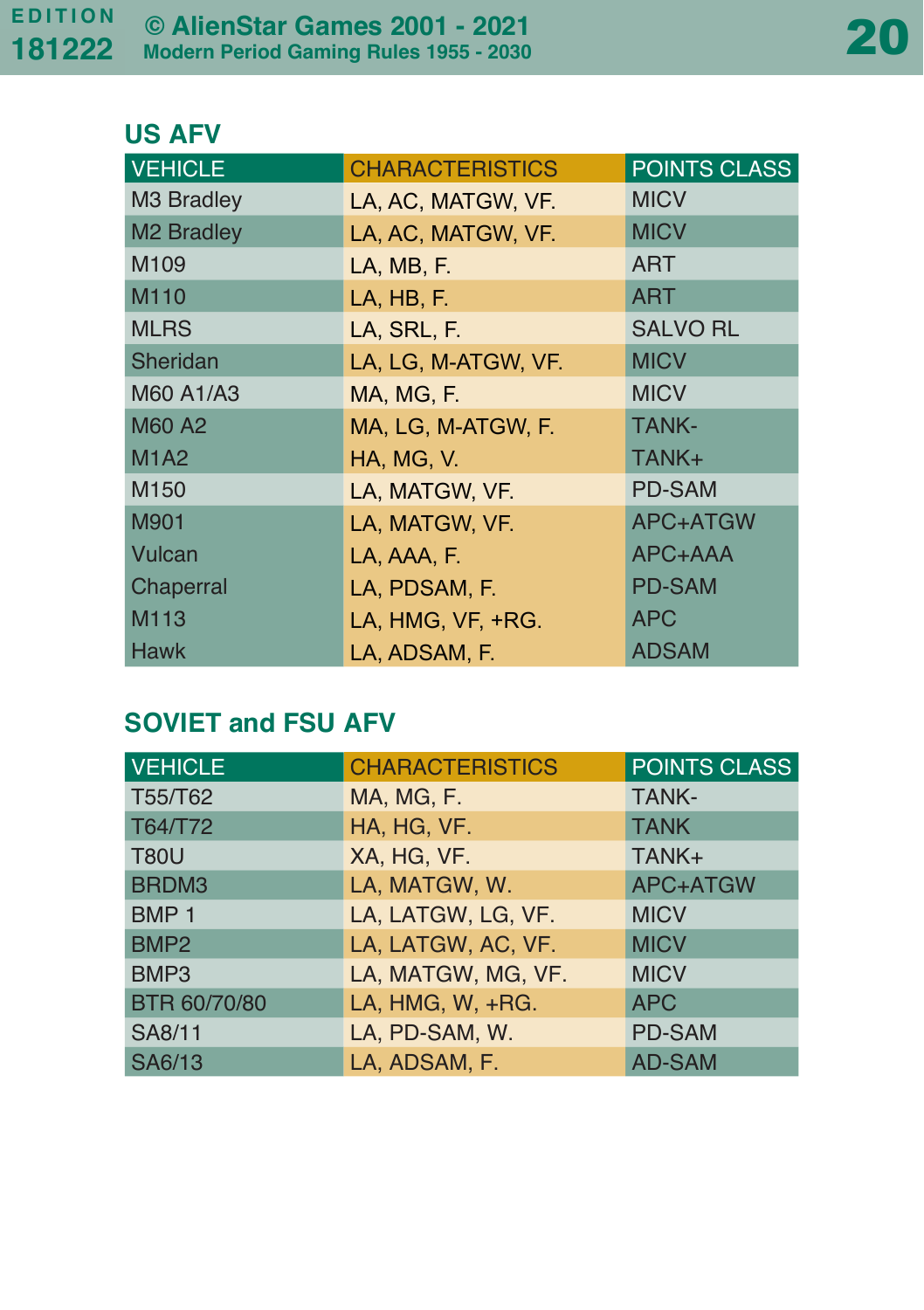# **BRITISH AFV**

| <b>VEHICLE</b>        | <b>CHARACTERISTICS</b> | <b>POINTS CLASS</b> |
|-----------------------|------------------------|---------------------|
| Ferret                | LA, W.                 | <b>APC</b>          |
| Saladin               | LA, LG, W.             | <b>LT TANK</b>      |
| Scorpion              | LA, LG, VF.            | <b>LT TANK</b>      |
| <b>Scimitar</b>       | LA, AC, VF.            | <b>LT TANK</b>      |
| Chieftain             | HA, HG, F.             | <b>TANK</b>         |
| Challenger            | XA, HG, F.             | TANK+               |
| <b>FV 438</b>         | LA, MATGW, F.          | APC+ATGW            |
| <b>Striker</b>        | LA, MATGW, F.          | APC+ATGW            |
| Spartan               | LA, LATGW, F.          | APC+ATGW            |
| <b>Warrior - Gulf</b> | MA, LATGW, VF, +IG.    | <b>MICV</b>         |
| <b>Warrior - Gulf</b> | MA, AC, VF, +IG.       | <b>MICV</b>         |
| <b>Warrior</b>        | LA, AC, VF, +IG        | <b>MICV</b>         |
| <b>FV 432</b>         | LA, F, HMG, +IG or +RG | <b>APC</b>          |
| Rapier                | LA, PDSAM, VF.         | <b>PD-SAM</b>       |
| Saxon                 | LA, HMG, W, +RG        | APC.                |

# **ISRAELI AFV**

| <b>VEHICLE</b> | <b>CHARACTERISTICS</b> | POINTS CLASS |
|----------------|------------------------|--------------|
| Bengurion      | MA, MG, M.             | <b>TANK-</b> |
| Merkava 1/2    | <b>HA, MG, F.</b>      | <b>TANK</b>  |
| Merkava 3 or 4 | <b>XA, HG, F.</b>      | TANK+        |
| Zelda          | LA, HMG, F, +RG.       | <b>APC</b>   |

# **FRENCH AFV**

| <b>VEHICLE</b>       | <b>CHARACTERISTICS</b> | <b>POINTS CLASS</b> |
|----------------------|------------------------|---------------------|
| AMX10RC              | LA, MG, W.             | <b>LT TANK</b>      |
| AMX30                | LA, MG, VF.            | <b>TANK-</b>        |
| <b>AMX32 LeClerc</b> | XA, HG, VF.            | TANK+               |
| AMX10P               | LA, AC, VF, +RG        | <b>APC</b>          |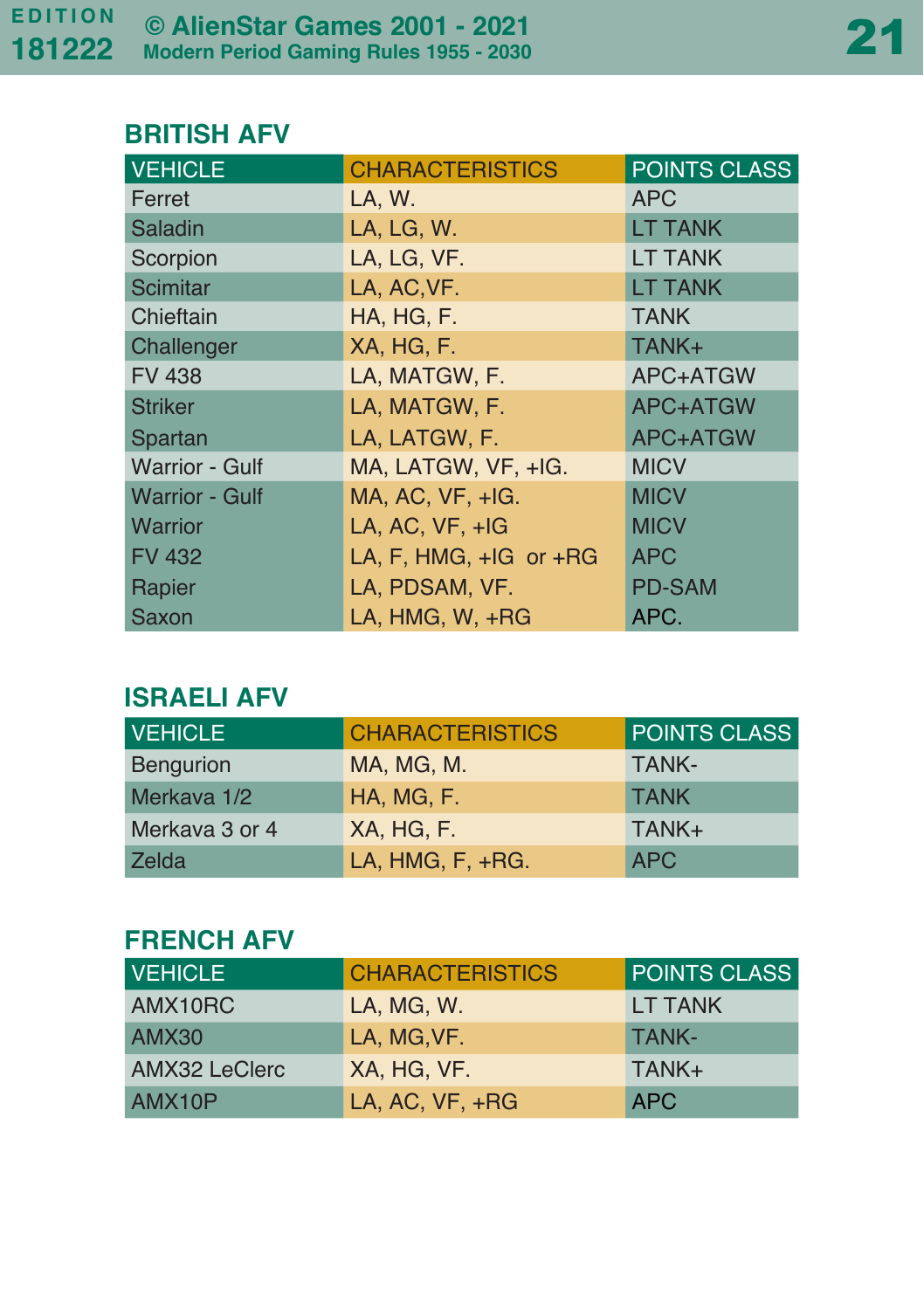#### **SWEDISH AFV**

| <b>VEHICLE</b>  | <b>CHARACTERISTICS</b> | <b>POINTS CLASS</b> |
|-----------------|------------------------|---------------------|
| <b>STRV 103</b> | HA, MG, F.             | <b>TANK</b>         |
| <b>IKV 91</b>   | LA. LG. VF.            | <b>I T TANK</b>     |
| Pby 302         | $LA, AC, VF, + RG.$    | APC                 |

**Optional Rule:** Fv438 and M901 when in cover, these vehicles can only be fired upon by aircraft, helicopters, infantry and artillery.

# **Generic Vehicles**

| <b>VEHICLE</b>      | <b>CHARACTERISTICS</b>           | <b>POINTS CLASS</b> |
|---------------------|----------------------------------|---------------------|
| Trucks/Jeeps etc.   | SMT, W, (+RG).                   | <b>SMT</b>          |
| Helicopter 1        | Hel, AC, MATGW,                  | Helicopter          |
| Helicopter 2        | Hel, HMG, MATGW,<br><b>LAAGW</b> | Helicopter          |
| <b>Helicopter 3</b> | Hel, HMG, HATGW.                 | Helicopter          |

#### **POINTS VALUES**

As mention in the section above, before the game both players agree to either a number of points with which stands may be 'bought' or agree to an equal number of stands. The accumulative point values of equipment as in the POINTS CLASS column above is as follows:

Obsolete Rifle Group 1pt, Rifle Group 1.5pts, Infantry Group 2pts, extra to provide RG or IG with Light Mortars 0.25pt, APC 5pts, MICV 10pts, Lt Tank 15pts, Tank- (Tank minus) 25pts, Tank 30pts, Tank+ (Tank plus) 40pts, Soft Motor Transport (SMT) 2pts, Mortars 5pts, any with AAA +3pts, any with ATGW +5pts, AD-SAM 50pts, PD-SAM 70pts, any Artillery (ART) 40pts, Salvo RL 50pts, any Helicopter 100pts, any Aircraft 200pts. 'D' grade troops half points, 'B' grade troops increase points by one and a half, 'A' grade troops double points. If any Tank has ERA 5pts or APS 10pts. Points values represents such factors as availability, cost, performance, reliability, immunity to battle damage and offensive capability.

The following rules are optional and add a little more depth to the game. Please agree which ones before you draw up your army.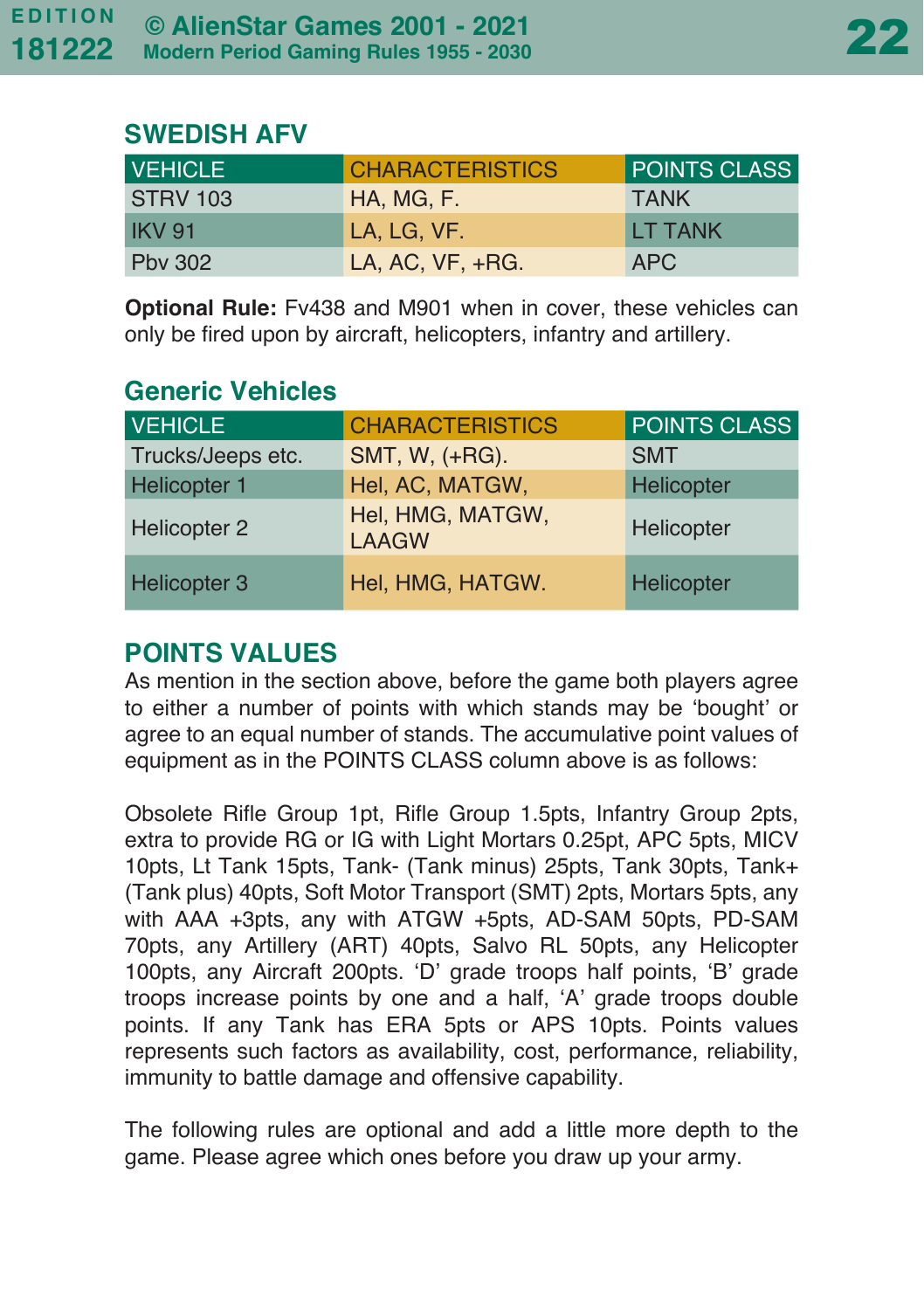#### **Field Engineering**

If both players agree before the game an attack/defender battle can occur. Any stand in a defending army may be statically dug-in at a cost of 1pt. Statically dug-in stands are in hard cover. The defending side may also use obstacles either anti-tank or anti-personnel (half-tracks, wheeled, towed and towing vehicles also fall into this category), the type of which must be declared when an enemy stand comes within 500m. When a stand touches such an obstacle it needs a 4+ to cross. –1 from the die score if the stand has one or two suppression markers and –2 from the die score if it has more suppression markers. Obstacles represent mines, dragons teeth, ditch, wall etc. and are represented on table as the appropriate model on a base 250m x 250m whether it takes up that space in real life or not.

#### **SMOKE**

A battery of Artillery may create a smoke screen that is **250m** x **500m** it is positioned on an area using the same rules as if the area was a target stand. A battery of mortars stand can create a smoke screen that is **250m** x **250m**. The screen is removed when the players' turn ends. A smoke screen blocks sight. Unless in an attacker/defender game (where ammunition is assumed to be stock-piled) a battery only has enough smoke for two turns of fire.

#### **ILLUMINATION**

A battery of Artillery can illuminate a zone that is **500m** in diameter. It is positioned on an area using the same rules as if the area was a target stand. A battery of mortars can create an illuminated zone that is 250m in diameter. All target stands within the zone can be detected at daylight detection distance (Page 11) subject to weather. Unless in an attacker/defender game (where ammunition is assumed to be stock-piled) a battery only has enough illumination rounds for two turns of fire. Areas illuminated are represented by card or plastic cutouts. Areas of smoke can be represented by stands with balls of cotton fluffed up. Or, if you have your own effective method why not let us know.

#### **Time of day and Night fighting**

Using the right hand column, throw a die on the below table to establish the season in which the game is set.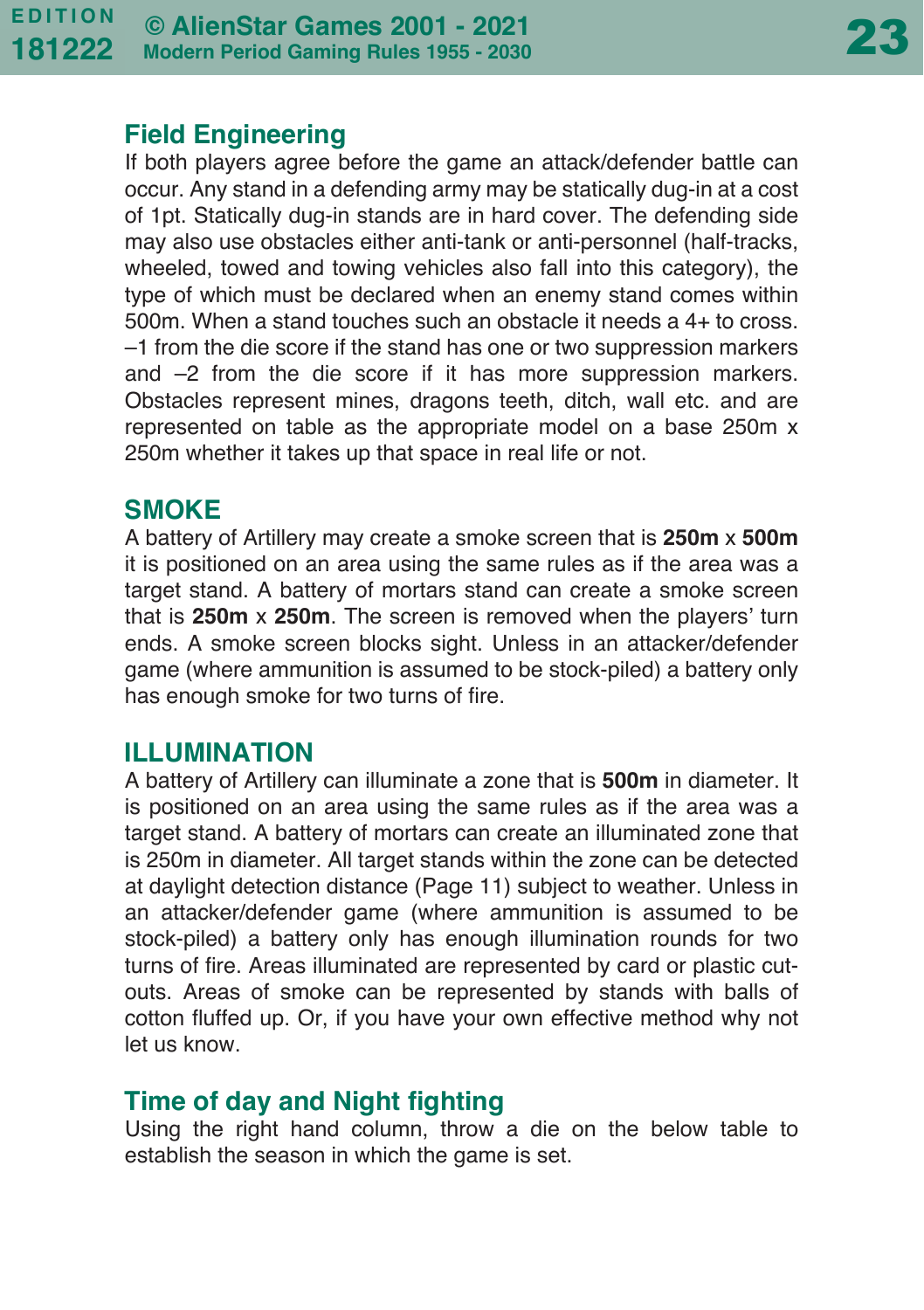|            | <b>Climatic Zone</b> |            |             |           |
|------------|----------------------|------------|-------------|-----------|
| The Season | <b>The Hour</b>      | Dawn       | <b>Dusk</b> | Die Score |
| Winter     | Throw 2d6            | 7 - 9am    | $3 - 5$ pm  | 6         |
| Autumn     | Throw 2d6            | $6 - 8am$  | $5 - 7$ pm  | 5         |
| Spring     | Throw 2d6            | $5 - 7$ am | $7 - 9$ pm  | 3, 4      |
| Summer     | Throw 2d6            | $4 - 6am$  | $9 - 11$ pm | 1, 2      |

Throw another die, if the result is 1, 2, 3 or 4 it is A.M. (throw on the 'The Hour' column above to get a result that is 2am to 12 noon) while a score of 5 or 6 indicates P.M. (2pm to 12am) which is modified by the hours of dusk/dawn. Night is the period Dusk to Dawn and Day is the period Dawn to Dusk. Dusk and dawn reduce the daytime detection ranges (Page 11) by half and night reduces target detection (Page 11) to a maximum of 125m for target stands in the open an 75m for target stands in cover.

#### **Adverse Weather Conditions**

Cross reference the games' Season with Climatic Zone (Page 4), throw a die to see if Adverse Weather Conditions affect the game.

|               | <b>Climatic Zone</b> |                 |                |                        |
|---------------|----------------------|-----------------|----------------|------------------------|
| Season        | <b>Temperate</b>     | <b>Tropical</b> | <b>Dessert</b> | Cold/<br><b>Steppe</b> |
| Winter        | 4+                   | 5+              | $5+$           | $3+$                   |
| Autumn        | $5+$                 | $5+$            | $6+$           | 4+                     |
| Spring        | $5+$                 | $5+$            | $6+$           | $5+$                   |
| <b>Summer</b> | $6+$                 |                 | $5+$           | 6+                     |

AWC reduces detection range (Page11) by half and renders smoke ineffective. AWC can be conditions such as storm, gale, heavy rain, monsoon, snow, blizzard, cold, dust or sand storm, mirage, thirst, appropriate to the climatic zone.

#### **Fantasy Armies**

There is no objection for the use of fantasy armies, I have two myself, the Isle of Man army and their opponents of Ynys Mon. Your fantasy army must have a geographical location, it must also have, depending on its in/dependence from its 'mother' nation, unique insignia. As for equipment, there are no limitations here. Many small nations buy from a variety of sources – so can you.